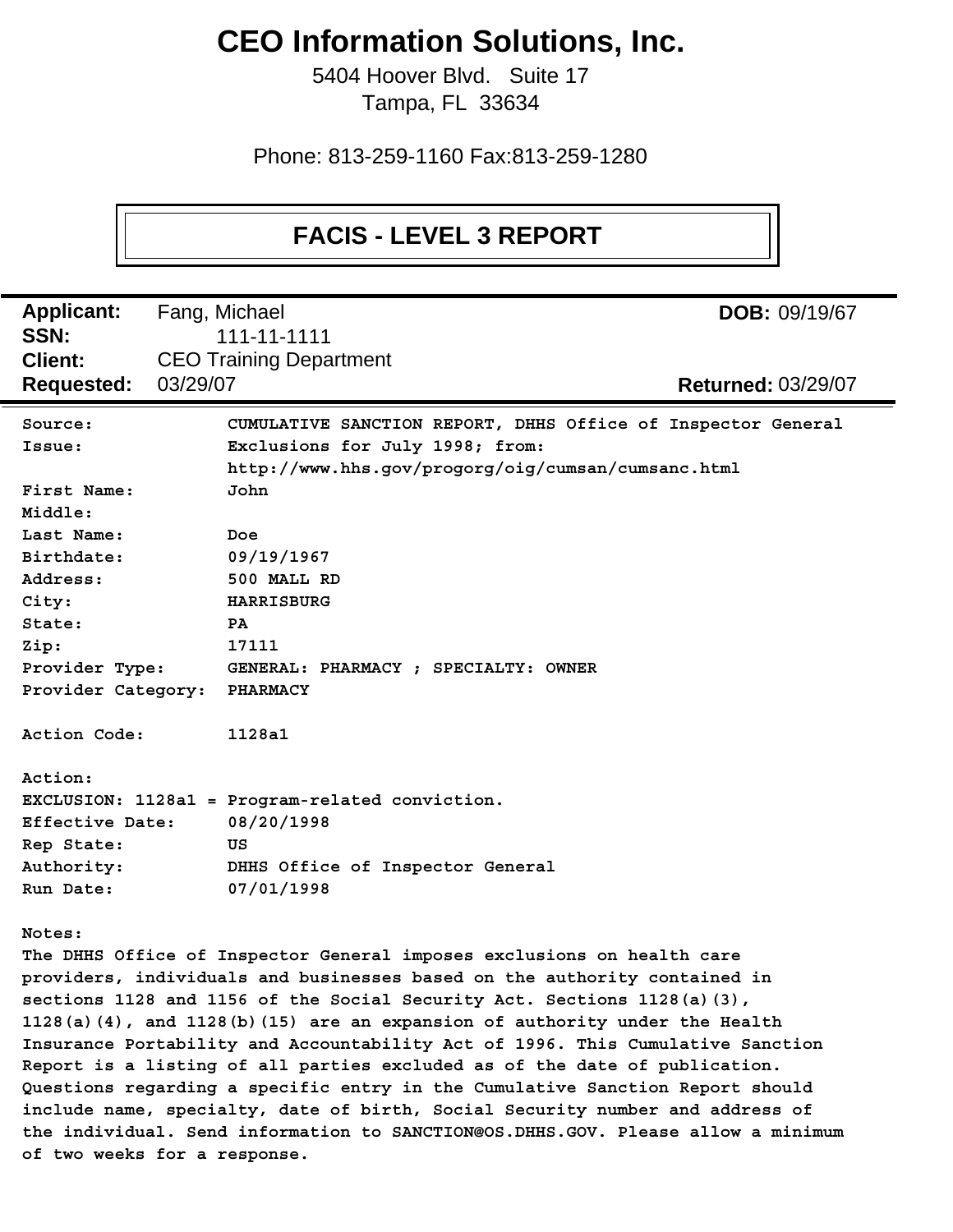The Provider num field contains the UPIN.

**The Provider\_Type field contains two items. The first description, GENERAL, is the basic subject type. The second description, called SPECIALTY, is more specific. For example, if HOSPITAL is listed as GENERAL and NURSE/NURSE AIDE is listed as the SPECIALTY, the excluded individual was a nurse or nurse aide in a hospital. The Provider\_Num field contains the UPIN Number.**

| Source:            | List of Parties Excluded From Federal Procurement and      |  |  |  |  |
|--------------------|------------------------------------------------------------|--|--|--|--|
|                    | Nonprocurement Programs                                    |  |  |  |  |
| Issue:             | Debarments downloaded 03/04/1999 from http://www.arnet.gov |  |  |  |  |
| First Name:        | John                                                       |  |  |  |  |
| Middle:            |                                                            |  |  |  |  |
| Last Name:         | Doe                                                        |  |  |  |  |
| Address:           | 500 Mall Rd.                                               |  |  |  |  |
| City:              | Harrisburg                                                 |  |  |  |  |
| State:             | PA.                                                        |  |  |  |  |
| Zip:               | 17111                                                      |  |  |  |  |
| Provider Category: | MISCELLANEOUS                                              |  |  |  |  |

#### **Findings:**

**CAUSE R: Debarment by any Federal agency pursuant to Executive Order 12549 and the agency implementing regulations for one or more 153 of the following causes: (a) conviction or a civil judgment for fraud, violation of antitrust laws, embezzlement, theft, forgery, bribery, false statements, false claims, or other offense indicating a lack of business integrity or honesty; (b) violation of the terms of a public agreement or transaction so serious as to affect the integrity of an agency program; or (c) other causes specified in the agency implementing regulations, or such other cause of a serious or compelling nature affecting responsibility. CAUSE Z1: Excluded by the Department of Health and Human Services from participation in Title XVIII (Medicare), Title XIX (Medicaid), Title V (Maternal and Child Health Program), Title XX (Block Grants to States for Social Services Programs) and all XXX**

**Action Code: R; Z1**

#### **Action:**

**TREATMENT R: Listed persons are excluded as participants or principals in all primary and lower tier covered transactions of all agencies. Further, agencies and participants shall not renew or otherwise extend the duration of covered transactions or consent to lower tier covered transactions with such persons. Exceptions to this treatment require a written determination by the head of the Federal agency or designee stating the reasons for entering the transaction. Debarments are for a specified term as determined by the debarring agency and as indicated in the listing. TREATMENT Z1: Listed persons are excluded as participants or principals in all primary and lower tier covered transactions of all agencies. Further, agencies and participants shall not renew or otherwise extend the duration of covered transactions with such persons. Exceptions to this treatment require a written determination by the head of the Federal agency**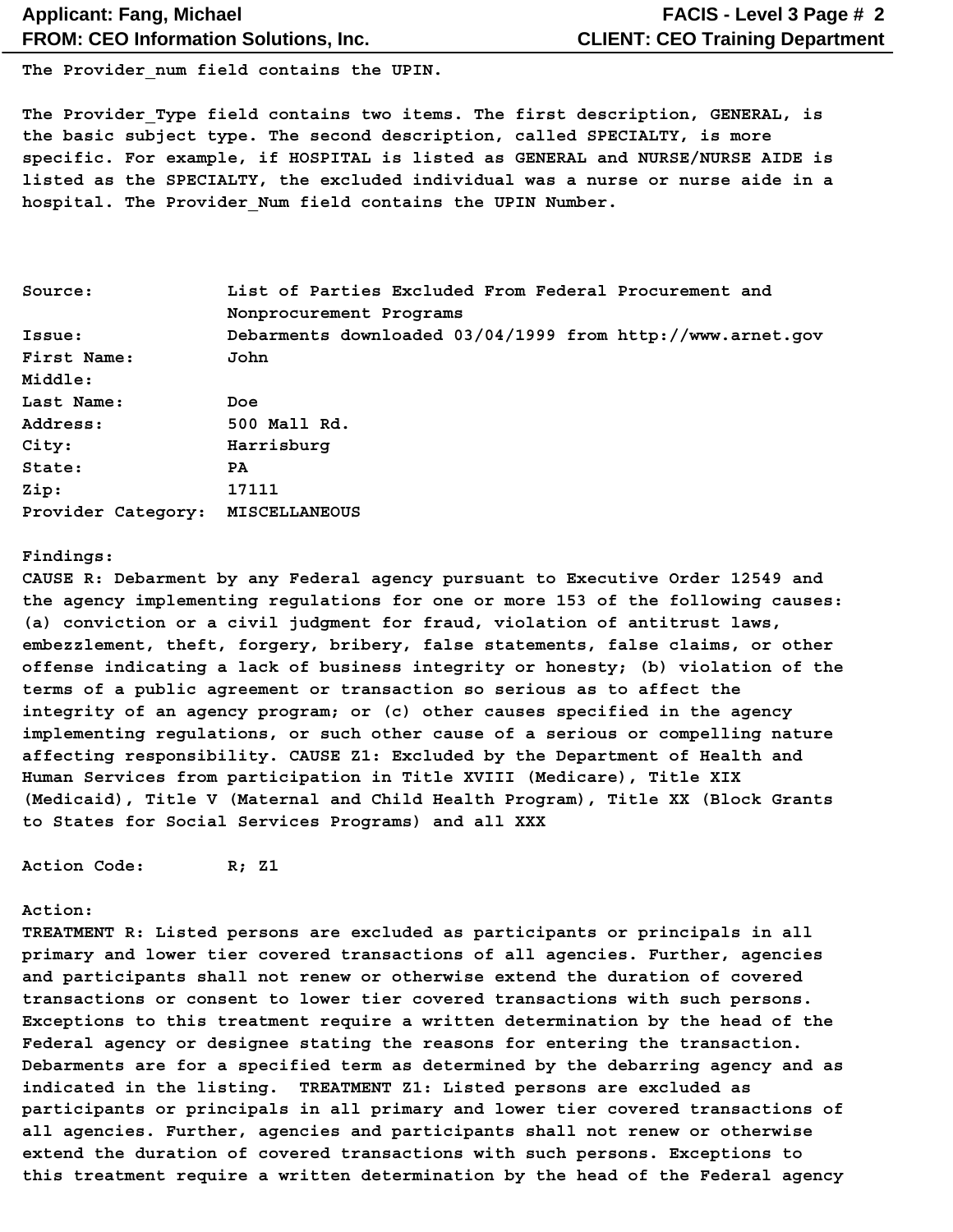**or designee stating the reasons for entering the transaction. Debarments are for a specified term as determined by the debarring agency and as indicated in the listing.**

| Term:      | Indef.          |
|------------|-----------------|
| Rep State: | πs              |
| Authority: | OPM / HHS / GSA |
| Run Date:  | 03/04/1999      |

#### **Notes:**

**PURPOSE OF LIST OF PARTIES: The functions of the three sections of the Lists are distinct and are explained below. The first section, List of Parties Excluded from Procurement and Nonprocurement Programs, lists individuals, entities, and contractors that are excluded Governmentwide, unless otherwise noted, from Federal procurement and sales programs, nonprocurement programs, and financial and nonfinancial benefits. An exclusion may be based on the Federal Acquisition Regulation (FAR) 9.4; Federal Property Management Regulation (FPMR) 101-45.6; Government Printing Office (GPO) Instruction 110.11 A; U.S. Postal Service (PS) Publication 41; the Nonprocurement Common Rule; or the authority of a statute, executive order or regulation applying to procurement or nonprocurement programs. The third section, List of Parties Excluded from Nonprocurement Programs, parties Excluded from Nonprocurement Programs, lists persons (individuals and entities) excluded governmentwide, unless otherwise noted, from certain types of Federal financial and nonfinancial assistance and benefits. An exclusion may be based on an administrative debarment or suspension by any Federal agency or the voluntary exclusion of a person under agency regulations implementing Executive Order 12549. Parties Excluded from Nonprocurement Programs also includes actions under the authority of a statute, another executive order, or a regulation applying to nonprocurement programs. The treatment to be accorded to a party listed depends on the type of exclusionary action and the authority under which the action was taken. The cause for the exclusion and the treatment of the party excluded are noted by a code in the listing. A user of the List of Parties should refer to the appropriate cause and treatment code explanation before determining a listed party's status.**

#### **Debarment Type: Reciprocal**

**For information regarding the GSA List of Parties Excluded From Federal Procurement and Nonprocurement Programs Web site, including contact names, telephone numbers and other information for particular government agencies, point your browser to http://www.arnet.gov/epls/. Comments or suggestions concerning EPLS can be mailed to: epls.support@gsa.gov. The List of Parties Excluded from Federal Procurement and Nonprocurement Programs is issued monthly, identifies those parties excluded throughout the U.S. Government (unless otherwise noted) from receiving Federal contracts or certain subcontracts and from certain types of Federal financial and nonfinancial assistance and benefits. The List of Parties Excluded from Federal Procurement and Nonprocurement Programs is maintained by the U.S. General Services Administration (GSA) for the use of Federal programs and activities. The List of Parties is structured in accordance with a recommendation from the Interagency Committee on Debarment and Suspension.**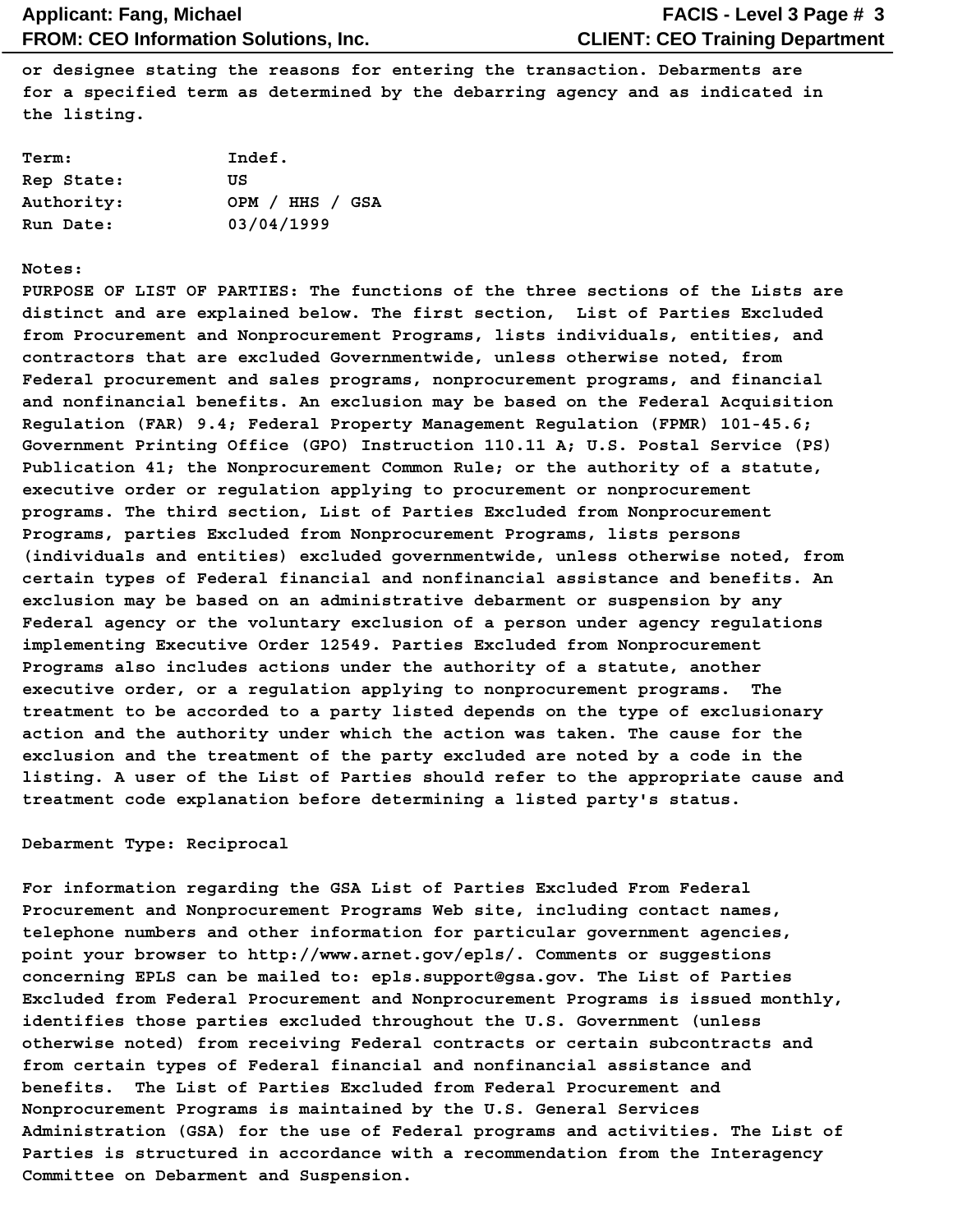| Source:            | Commonwealth of Pennsylvania, Office of Attorney General, |  |  |  |
|--------------------|-----------------------------------------------------------|--|--|--|
|                    | For Immediate Release                                     |  |  |  |
| Issue:             | Monday, Sept. 8, 1997                                     |  |  |  |
| First Name:        | John                                                      |  |  |  |
| Last Name:         | Doe                                                       |  |  |  |
| City:              | Philadelphia                                              |  |  |  |
| State:             | PA.                                                       |  |  |  |
| County:            | Dauphin                                                   |  |  |  |
| Provider Category: | <b>PHARMACY</b>                                           |  |  |  |
| Related Entity:    | John Doe Drugs Inc.                                       |  |  |  |
| Position Held:     | Pharmacy Owner                                            |  |  |  |

#### **Findings:**

**From January 2, 1992 to December 29, 1994, Doe stole Medical Assistance cards and also paid Medicaid recipients for their cards. Doe also illegally obtained doctors' prescriptions pads and forged numerous doctors' names for drugs using various Medical Assistance recipients' names and Medicaid numbers. Doe also used his pharmacy computer, which was on-line with the state Department of Public Welfare, to bill for drugs that were never prescribed or dispensed.**

#### **Action:**

**FORMER PHILADELPHIA PHARMACY OWNER SENTENCED TO PRISON: Doe,30, pleaded guilty and was sentenced to 11.5 to 23 months in prison and was ordered to pay more than \$66,000 in restitution to the state. Doe is the former owner and operator of the now defunct John Doe Drugs Inc, at 1332-34 Windrim Ave. and 1345-47 W. Olney Ave., Philadelphia. Judge Lewis ordered that he pay \$66,722 in restitution to the Department of Public Welfare, pay \$4,950 in costs for the investigation to the Attorney General's Office and pay \$1,200 in fines.**

| Term:          | Prison: 11.5 to 23 months.               |
|----------------|------------------------------------------|
| License State: | PA                                       |
| Rep State:     | PA.                                      |
| Authority:     | Office of Attorney General, Pennsylvania |
| Run Date:      | 09/08/1997                               |

#### **Notes:**

**This information is an exerpt from a press release published by the Commonwealth of Pennsylvania Office of the Attorney General. For more info, contact the Commonwealth of Pennsylvania, Office of Attorney General, 16th Floor, Strawberry Sq., Harrisburg, PA 17120; (717) 787-5211.**

| Source:     | List of Parties Excluded From Federal Procurement and |  |  |
|-------------|-------------------------------------------------------|--|--|
|             | Nonprocurement Programs                               |  |  |
| Issue:      | http://www.arnet.gov/epls/: Downloaded 10/18/1998     |  |  |
| First Name: | John                                                  |  |  |
| Middle:     |                                                       |  |  |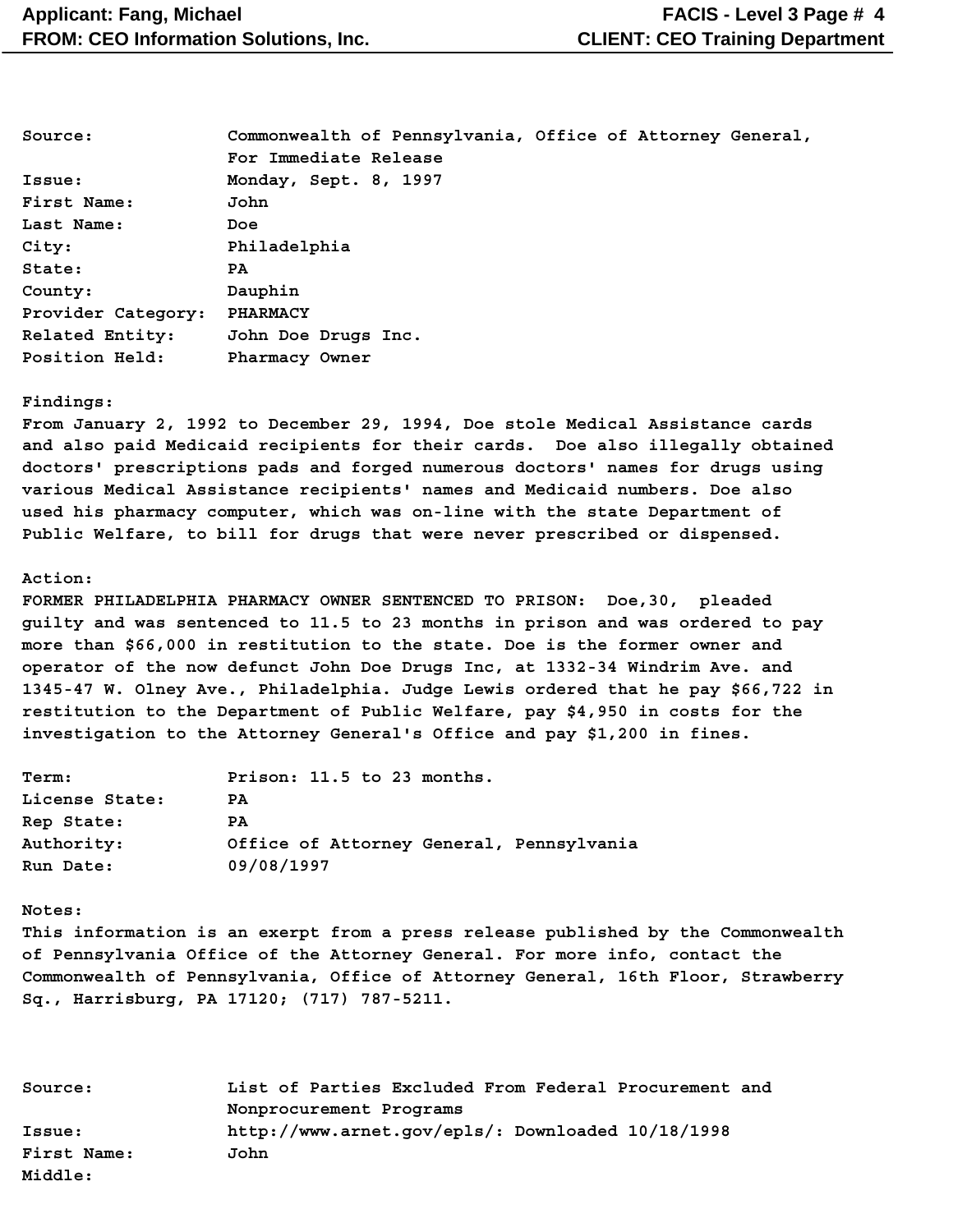| Last Name:         | Doe   |                      |  |  |                                                           |  |  |
|--------------------|-------|----------------------|--|--|-----------------------------------------------------------|--|--|
| Address:           |       | 500 Mall Rd.         |  |  |                                                           |  |  |
| City:              |       | Harrisburg           |  |  |                                                           |  |  |
| State:             | PA.   |                      |  |  |                                                           |  |  |
| Zip:               | 17111 |                      |  |  |                                                           |  |  |
| Provider Type:     |       |                      |  |  | RECORD TYPE: Primary; TYPE: Reciprocal; CLASS: Individual |  |  |
| Provider Category: |       | <b>MISCELLANEOUS</b> |  |  |                                                           |  |  |

#### **Findings:**

**CAUSE: Z1; Excluded by the Department of Health and Human Services from participation in Title XVIII (Medicare), Title XIX (Medicaid), Title V (Maternal and Child Health Program), Title XX (Block Grants to States for Social Services Programs) and all other Federal nonprocurement programs.**

**Action Code: Z1**

#### **Action:**

**TREATMENT: Listed persons are excluded as participants or principals in all primary and lower tier covered transactions of all agencies. Further, agencies and participants shall not renew or otherwise extend the duration of covered transactions with such persons. Exceptions to this treatment require a written determination by the head of the Federal agency or designee stating the reasons for entering the transaction. Debarments are for a specified term as determined by the debarring agency and as indicated in the listing.**

| <b>Term:</b>    | TERM-DATE: Indef |
|-----------------|------------------|
| Effective Date: | 08/20/1998       |
| Rep State:      | πs               |
| Authority:      | GSA/HHS          |
| Run Date:       | 10/18/1998       |

#### **Notes:**

**The List of Parties Excluded from Federal Procurement and Nonprocurement Programs issued monthly, identifies those parties excluded throughout the U.S. Government (unless otherwise noted) from receiving Federal contracts or certain subcontracts and from certain types of Federal financial and nonfinancial assistance and benefits. The List of Parties Excluded from Federal Procurement and Nonprocurement Programs is maintained by the U.S. General Services Administration (GSA) for the use of Federal programs and activities. The List of Parties is structured in accordance with a recommendation from the Interagency Committee on Debarment and Suspension.**

**PURPOSE OF LIST OF PARTIES: The functions of the three sections of the Lists are distinct and are explained below. The first section, List of Parties Excluded from Procurement and Nonprocurement Programs, lists individuals, entities, and contractors that are excluded Governmentwide, unless otherwise noted, from Federal procurement and sales programs, nonprocurement programs, and financial and nonfinancial benefits. An exclusion may be based on the Federal Acquisition Regulation (FAR) 9.4; Federal Property Management Regulation (FPMR) 101-45.6; Government Printing Office (GPO) Instruction 110.11 A; U.S. Postal Service (PS) Publication 41; the Nonprocurement Common Rule; or the authority of a statute,**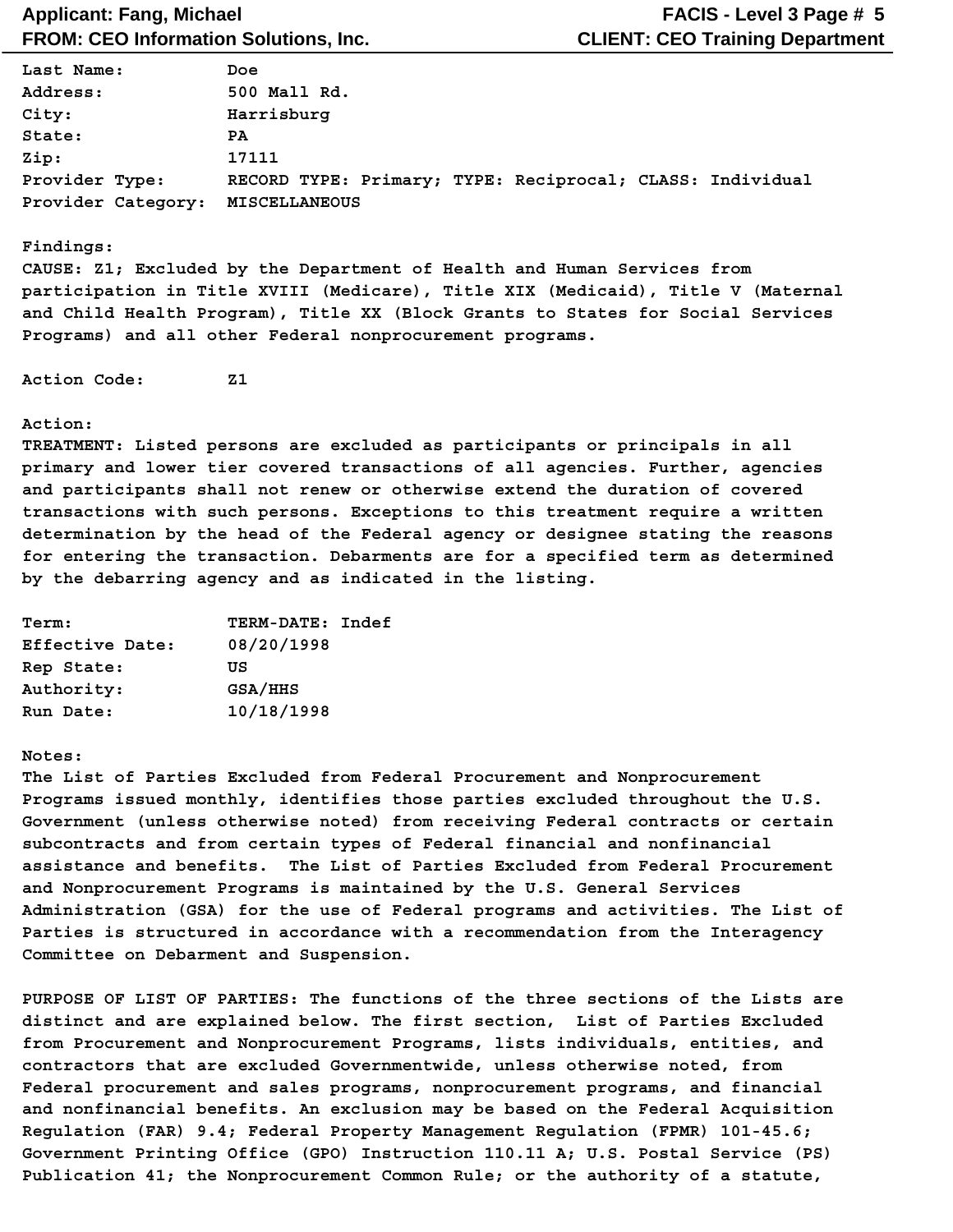### **CLIENT: CEO Training Department FACIS - Level 3 Page # 6**

**executive order or regulation applying to procurement or nonprocurement programs. The third section, List of Parties Excluded from Nonprocurement Programs, parties Excluded from Nonprocurement Programs, lists persons (individuals and entities) excluded governmentwide, unless otherwise noted, from certain types of Federal financial and nonfinancial assistance and benefits. An exclusion may be based on an administrative debarment or suspension by any Federal agency or the voluntary exclusion of a person under agency regulations implementing Executive Order 12549. Parties Excluded from Nonprocurement Programs also includes actions under the authority of a statute, another executive order, or a regulation applying to nonprocurement programs. The treatment to be accorded to a party listed depends on the type of exclusionary action and the authority under which the action was taken. The cause for the exclusion and the treatment of the party excluded are noted by a code in the listing. A user of the List of Parties should refer to the appropriate cause and treatment code explanation before determining a listed party's status.**

**FOR ADDITIONAL INFORMATION: Inquiries regarding excluded parties should be directed to the agency contacts noted below. HHS, Department of Health and Human Services: Neil Steyskal (202) 690-5729 or Jacqueline Freeman (410) 786-5197 (Codes Z, Z1). Comments or suggestions concerning EPLS can be mailed to: epls.support@gsa.gov.**

| Source:            | PA Medical Assistance Bulletin (complete yearly listing) |
|--------------------|----------------------------------------------------------|
| Issue:             | Medicheck List: October 1, 1998: Number 88-98-10         |
| <b>Name:</b>       | John<br>Doe                                              |
| County:            | Philadelphia                                             |
| Provider Type:     | Pharmacy Owner                                           |
| Provider Category: | <b>PHARMACY</b>                                          |
|                    |                                                          |

#### **Action:**

|                | ADDITIONS: Precluded: 8/20/98-8/20/08; Listed: 10/1/98 |
|----------------|--------------------------------------------------------|
| License State: | PA                                                     |
| Rep State:     | PA.                                                    |
| Authority:     | PA Department of Public Welfare                        |
| Run Date:      | 10/01/1998                                             |

#### **Notes:**

**The Medicheck List identifies providers, entities and other individuals who are precluded from participation in the Medical Assistance Program. Separately identified are Shared Health Facilities for which registration has been denied or approval withdrawn. The Department will not pay for any services prescribed, ordered, or rendered by the providers listed in Section I of the Medicheck List, including services performed in an inpatient hospital or long-term care setting. Neither the inpatient hospital nor long-term care provider will be reimbursed for any services ordered or prescribed by a provider on this list. Additionally, subsequent to the effective date of the termination or preclusion, any entity of which five percent (5%) or more is owned by a sanctioned provider or individual will not be reimbursed for any items or services rendered to medical assistance recipients. Also, the Department will not pay for any**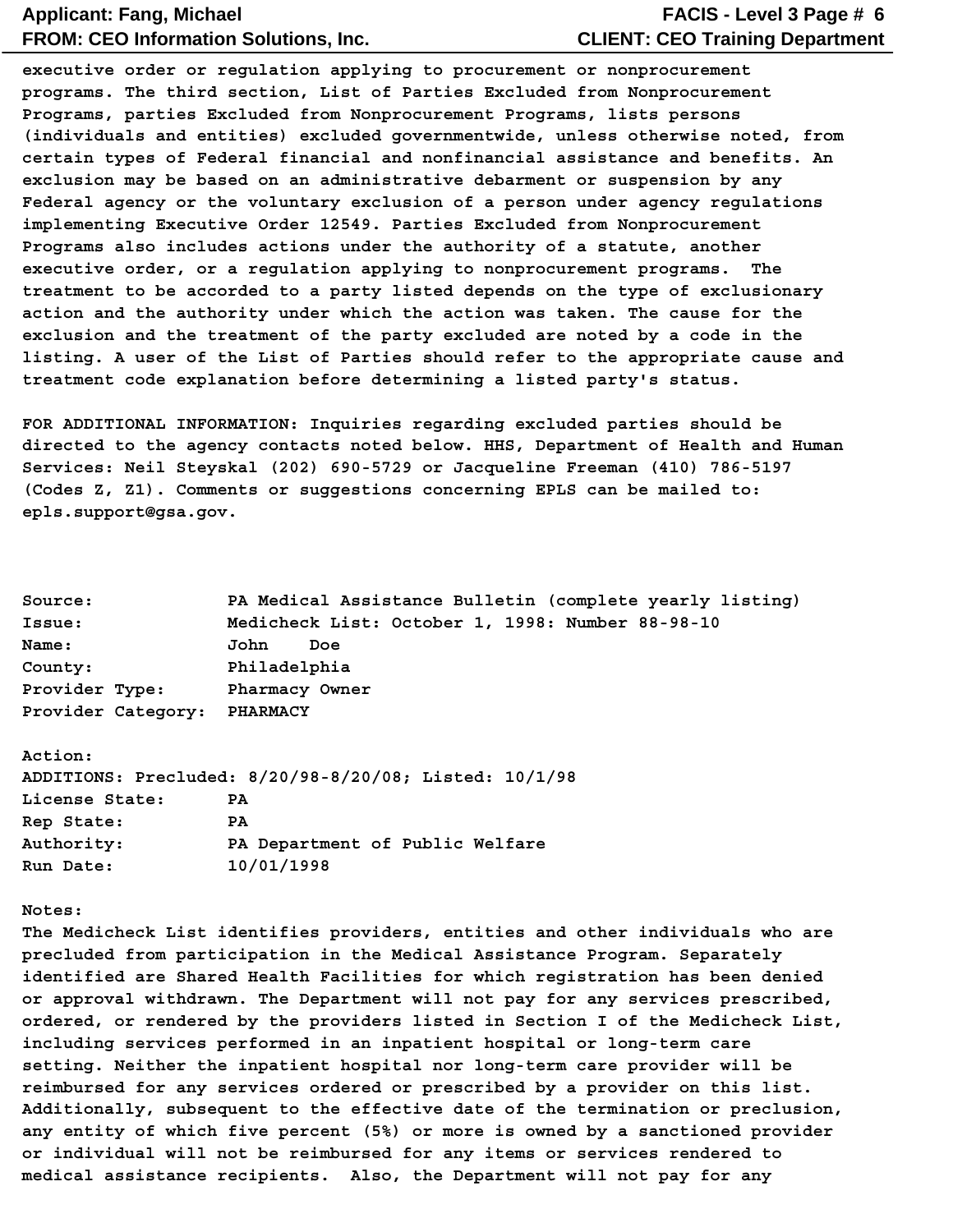### **CLIENT: CEO Training Department FACIS - Level 3 Page # 7**

**services prescribed, ordered, or rendered by practitioners and other providers of service located at the Shared Health Facilities listed in Section II for which registration has been denied or approval withdrawn. Providers are not automatically reinstated in the Medical Assistance Program at the end of a termination period; they must be re-enrolled by the Department in order to participate. Please note the asterisk before provider's, entity's, or individuals's name indicates the termination or preclusion period is under appeal. The Department will not pay any provider that suppliers services or items ordered or prescribed by the terminated or precluded provider, entity, or individual subsequent to the effective date of the termination or preclusion if the appeal of the sanctioned provider, entity, or individual is denied. The Department will pay for such services or items under regulatory standard if the appeal is upheld.**

**Office of Medical Assistance Programs, Bureau of Quality Management and Program Integrity, P.O. Box 2675, Harrisburg, PA 17108; (717) 772-4600.**

| Source:                     | CUMULATIVE SANCTION REPORT, DHHS Office of Inspector General                    |  |  |  |  |
|-----------------------------|---------------------------------------------------------------------------------|--|--|--|--|
| Issue:                      | January 1999 Cumulative List: Downloaded from:                                  |  |  |  |  |
|                             | http://exclusions.oig.hhs.gov/home.html                                         |  |  |  |  |
| First Name:                 | John                                                                            |  |  |  |  |
| Middle:                     |                                                                                 |  |  |  |  |
| Last Name:                  | Doe                                                                             |  |  |  |  |
| Birthdate:                  | 09/19/1967                                                                      |  |  |  |  |
| Address:                    | 500 MALL RD                                                                     |  |  |  |  |
| City:                       | <b>HARRISBURG</b>                                                               |  |  |  |  |
| State:                      | PA                                                                              |  |  |  |  |
| Zip:                        | 17111                                                                           |  |  |  |  |
| Provider Type:              | GENERAL: PHARMACY; SPECIALTY: OWNER                                             |  |  |  |  |
| Provider Category: PHARMACY |                                                                                 |  |  |  |  |
| Action Code:                | 1128a1                                                                          |  |  |  |  |
| Action:                     |                                                                                 |  |  |  |  |
|                             | EXCLUSION: 1128(a)(1) Program-related conviction.                               |  |  |  |  |
| Effective Date:             | 08/20/1998                                                                      |  |  |  |  |
| Rep State:                  | US                                                                              |  |  |  |  |
| Authority:                  | DHHS Office of Inspector General                                                |  |  |  |  |
| Run Date:                   | 03/01/1999                                                                      |  |  |  |  |
| Notes:                      |                                                                                 |  |  |  |  |
|                             | The HHS Office of Inspector General imposes exclusions on individuals and       |  |  |  |  |
|                             | entities based on the authority contained in Sections 1128 and 1156 of the      |  |  |  |  |
|                             | Social Security Act. This List of Excluded Individuals/Entities is a listing of |  |  |  |  |
|                             | all parties excluded as of the date of publication. The effect of an exclusion  |  |  |  |  |
|                             | is that no program payment will be made for any items or services, including    |  |  |  |  |

**administrative and management services, (other than an emergency item or service not provided in a hospital emergency room) furnished, ordered, or prescribed by an excluded individual or entity under the Medicare (title XVIII), Medicaid**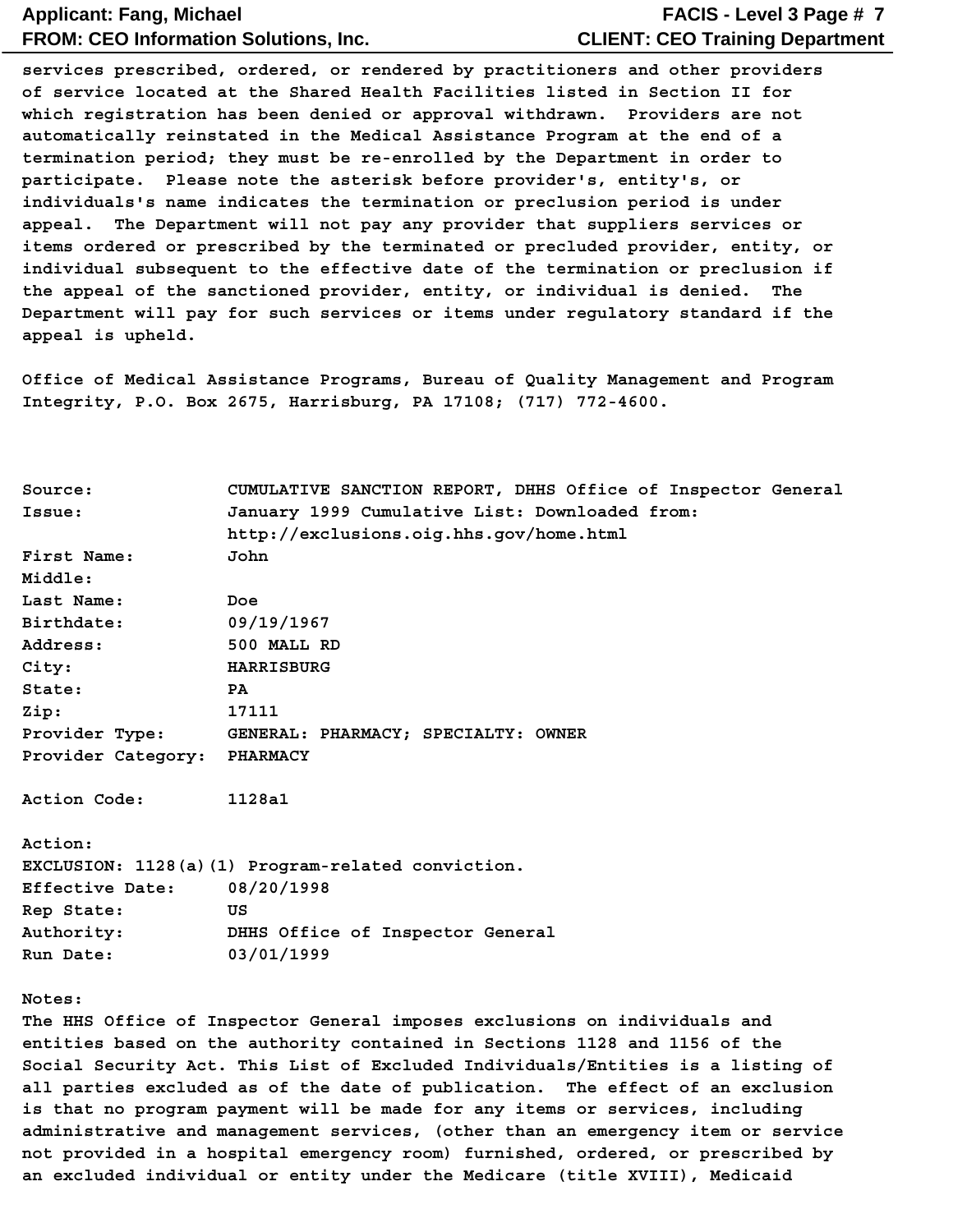### **CLIENT: CEO Training Department FACIS - Level 3 Page # 8**

**(title XIX), Maternal and Child Health Services Block Grant (title V), Block Grants to States for Social Services (title XX) and State Children's Health Insurance (title XXI) programs during the period of exclusion, except as provided in regulations found at 42 CFR 1001.1901(c). Program payment will not be made to any entity in which an excluded individual is serving as an employee, administrator, operator, or in any other capacity, for any services including administrative and management services furnished, ordered, or prescribed on or after the effective date of this exclusion. In addition, no payment may be made to any business or facility, e.g., a hospital, that submits bills for payment of items or services provided by an excluded party. Section 1128 exclusion actions with a sanction effective date after August 5, 1997 are also from all Federal health care programs.**

**For further information, contact Natalie Jones at (202) 501-4873 or Priscilla Owens at (202) 501-4740.**

The Provider Type field contains two items. The first description, GENERAL, is **the basic subject type. The second description, called SPECIALTY, is more specific. For example, if HOSPITAL is listed as GENERAL and NURSE/NURSE AIDE is listed as the SPECIALTY, the excluded individual was a nurse or nurse aide in a hospital. The Provider\_Num field contains the UPIN Number.**

| Source:                          | General Services Administration (GSA) List of Parties |  |  |  |  |
|----------------------------------|-------------------------------------------------------|--|--|--|--|
|                                  | Excluded From Federal Reciprocal Programs             |  |  |  |  |
| Issue:                           | Reciprocal Actions Downloaded From:                   |  |  |  |  |
|                                  | http://www.arnet.gov/epls/                            |  |  |  |  |
| First Name:                      | John                                                  |  |  |  |  |
| Middle:                          |                                                       |  |  |  |  |
| Last Name:                       | Doe                                                   |  |  |  |  |
| Address:                         | 4000 Via Lido                                         |  |  |  |  |
| City:                            | Newport Beach                                         |  |  |  |  |
| State:                           | CA.                                                   |  |  |  |  |
| Zip:                             | 92663                                                 |  |  |  |  |
| Provider Category: MISCELLANEOUS |                                                       |  |  |  |  |

#### **Findings:**

**CAUSE R: Debarment by any Federal agency pursuant to Executive Order 12549 and the agency implementing regulations for one or more 153 of the following causes: (a) conviction or a civil judgment for fraud, violation of antitrust laws, embezzlement, theft, forgery, bribery, false statements, false claims, or other offense indicating a lack of business integrity or honesty; (b) violation of the terms of a public agreement or transaction so serious as to affect the integrity of an agency program; or (c) other causes specified in the agency implementing regulations, or such other cause of a serious or compelling nature affecting responsibility.**

**Action Code: R**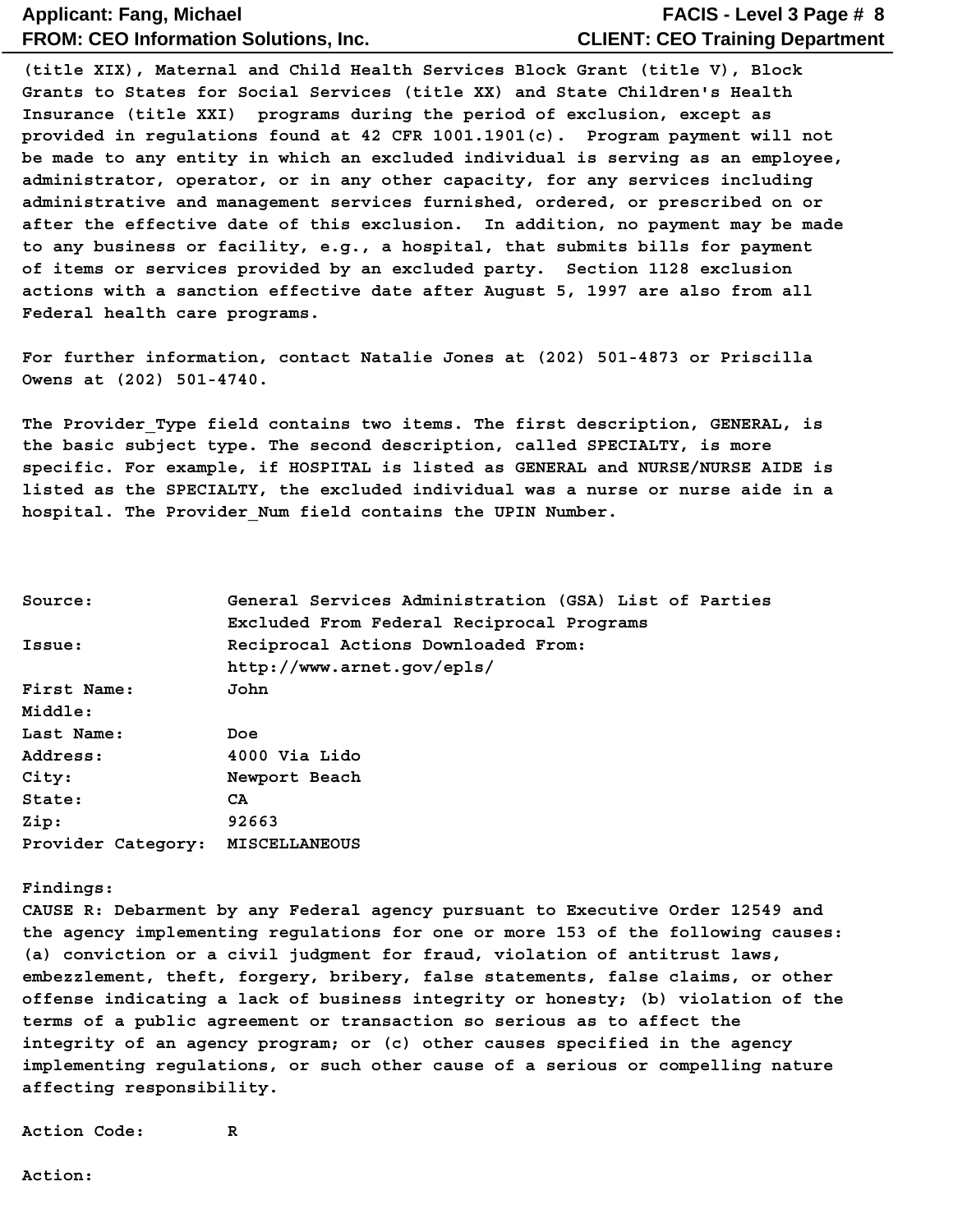### **CLIENT: CEO Training Department FACIS - Level 3 Page # 9**

**TREATMENT R: Listed persons are excluded as participants or principals in all primary and lower tier covered transactions of all agencies and may not receive contracts under Federal procurement programs (see Treatment A). Further, agencies and participants shall not renew or otherwise extend the duration of covered transactions or consent to lower tier covered transactions with such persons. Exceptions to this treatment require a written determination by the head of the Federal agency or designee stating the reasons for entering the transaction. Debarments are for a specified term as determined by the debarring agency and as indicated in the listing.**

| Term:      | Indef.     |
|------------|------------|
| Rep State: | πs         |
| Authority: | HUD        |
| Run Date:  | 09/16/2003 |

#### **Notes:**

**The List of Parties Excluded from Federal Procurement and Nonprocurement Programs issued monthly, identifies those parties excluded throughout the U.S. Government (unless otherwise noted) from receiving Federal contracts or certain subcontracts and from certain types of Federal financial and nonfinancial assistance and benefits. The List of Parties Excluded from Federal Procurement and Nonprocurement Programs is maintained by the U.S. General Services Administration (GSA) for the use of Federal programs and activities. The List of Parties is structured in accordance with a recommendation from the Interagency Committee on Debarment and Suspension.**

**PURPOSE OF LIST OF PARTIES: The functions of the three sections of the Lists are distinct and are explained below. The first section, List of Parties Excluded from Procurement and Nonprocurement Programs, lists individuals, entities, and contractors that are excluded Governmentwide, unless otherwise noted, from Federal procurement and sales programs, nonprocurement programs, and financial and nonfinancial benefits. An exclusion may be based on the Federal Acquisition Regulation (FAR) 9.4; Federal Property Management Regulation (FPMR) 101-45.6; Government Printing Office (GPO) Instruction 110.11 A; U.S. Postal Service (PS) Publication 41; the Nonprocurement Common Rule; or the authority of a statute, executive order or regulation applying to procurement or nonprocurement programs. The second section, List of Parties Excluded from Procurement Programs, lists contractors that are excluded governmentwide, unless otherwise noted, from Federal procurement and/or sales programs. Such an exclusion may be based on the administrative debarment, suspension, or proposed debarment of a contractor by an agency in accordance with Federal Acquisition Regulation (FAR) 9.4, Federal Property Management Regulation (FPMR) 101-45.6, Government Printing Office (GPO) Instruction 110.11A, or U.S. Postal Service (PS) Publication 41. An exclusion may also be the result of actions by a Federal agency under the authority of a statute, executive order, or regulation applying to procurement programs. The third section, List of Parties Excluded from Nonprocurement Programs, parties Excluded from Nonprocurement Programs, lists persons (individuals and entities) excluded governmentwide, unless otherwise noted, from certain types of Federal financial and nonfinancial assistance and benefits. An exclusion may be based on an administrative debarment or suspension by any Federal agency or the voluntary exclusion of a person under agency regulations**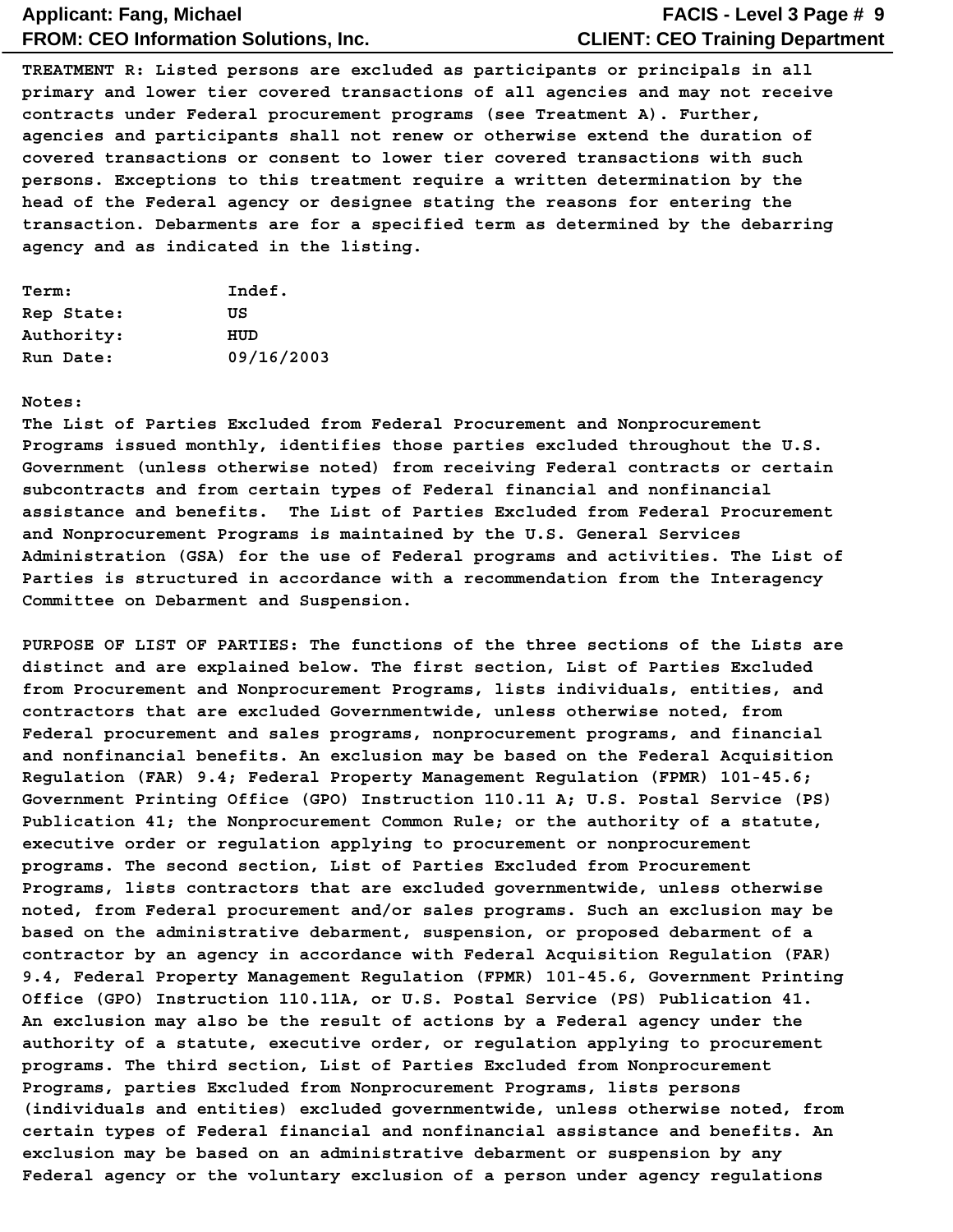### **CLIENT: CEO Training Department FACIS - Level 3 Page # 10**

**implementing Executive Order 12549. Parties Excluded from Nonprocurement Programs also includes actions under the authority of a statute, another executive order, or a regulation applying to nonprocurement programs. The treatment to be accorded to a party listed depends on the type of exclusionary action and the authority under which the action was taken. The cause for the exclusion and the treatment of the party excluded are noted by a code in the listing. These codes are explained under the heading "Cause and Treatment Codes" for the Parties Excluded from Procurement and Nonprocurement Programs, Parties Excluded from Procurement Programs, and Parties Excluded from Nonprocurernent Programs. A user of the List of Parties should refer to the appropriate cause and treatment code explanation before determining a listed party's status. Cause and Treatment Codes are explained under the heading View Cause and Treatment Codes.**

**FOR ADDITIONAL INFORMATION: Inquiries regarding excluded parties should be directed to the agency contacts noted below. Telephone numbers are in area code 202 unless otherwise identified. Contacts are given in alphabetical order by agency abbreviations. ACDA: Sally M. Monroe, 703/235-3288; AF: Lelia Smith, 703/693-9820; AID: Elizabeth Cordaro, 703/875-1535; ARC: Robert Decker 202/884-7747; ARMY: Gregory Campbell, 703/696-4556; CCR: Betty Edmiston, 202/376-8105; CNS: Norman Franklin, 202/606-5000; CPSC: Robert Frost, 301/504-0444; DLA: Norma Tanner / DRMS, 616/961-5995 (Code J); DLA: Cynthia Gaitley / DPAC-G, 808/477-1225; DLA: Kathy Tennessee, 703/767-5019; DLA: Tom Bowman / DRMS, 616/961-5989 (Code J); DMA: Denise Webster, 301/227-4143; DNA: David G. Freeman, 703/325-1183; DOC: Barbara Lambis, 202/482-5819; DOC: James Maruca, 202/482-1472; DOD Bill Car/ASD(FMP)MPP, 703/697-8444; DOD: Stephen Slavsky/OUSD(AT&T)DP/CPA, 703/697/8335; DOE: Cindy Yee, 202/586-1140; DOI: Dean Titcomb, 202/208-3433; DOJ: Robert T. Watkins, 202/616-3506; DOJ: Larry Silvis, 202/616-3754; DOL: Al Stewart, 202/219-7928; DOL: Vanessa Shaw, 202/693-0064; DOT: Ladd Hakes, 202/366-4268; ED: Rich Galloway, 202/708-8266 (Codes A, A1, B, N, N1, and O); ED: Ronnell Holloman, 202/205-3501 (Codes P, Q, R, S, and X); EEOC: Kenneth Janiak, 202/663-4222; EPA: Robert F. Meunier, 202/564-5399; EXIMK: Tamzen C. Reitan, 202/566-8111; FCA: Mike Inlow, 703/883-4149; FCC: Sonny Babers, 202/634-6624; FEC: Larry D. McCoy, 202/219-3570; FEMA: Charles McNulty, 202/646-2976 (Codes P, Q, R, S, and X); FEMA: Christine Makris, 202/646-3743 (Codes A, A1, B, N, N1, and O); FLRA: Judy Mullen, 202/482-6690 ext 433; FMCS: Eileen Hoffman, 202/606-5444; FTC: Jean D. Sefchick, 202/326-2258; GAO: Robert G. Crystal, 202/512-8209; GPO: Anthony Valentine, 202/512-0376; GSA: Priscilla Owens, 202/501-4740 (Codes P, Q, R, S); GSA: Natalie L. Jones, 202/501-4873 (Codes A, A1, B, N, N1, J, J1, K); HHS: Diane Osterhus, 202/690-5729; HHS: Gladys Alson, 202/260-3974 (Codes Z, Z1); HUDC: John Barnett, 202/708-2087 Community Planning and Development (C); HUD: Cecelia Franklin, 202/708-3041 ext. 3577 Public and Indian Housing (P); NARA: Nancy Copp, 202/501-5603 (P, Q, R, S, and X); NARA: Mike Zeleny, 301/713-6755 ext. 227 (A, A1, B, N, N1, and O); NASA: Paul Brundage, 202/358-0481; NAVY: Theodore Fredman, 202/685-6822; NEA: Donna M. DiRicco, 202/682-5403; NEH: David Wallace, 202/606-8494 (Codes P, Q, R, S, and X); NLRB: James H. Sunderlin, 202/273-4040; NRC: Mary Lynn Scott, 301/415-6179; NSF: Jean Feldman, 703/306-1243; OPIC: Michael W. Swearingen, 202/336-8553; OPM: Juan Smith, 202/606-1743; PC: Paul Allman, 202/606-3513; PS: Susan W. Medico, 202/268-3210; RRB: Donald C. Augustyn, 312/751-4987; SBA: Martin Teckler, 202/205-6642; STATE: Clyde G. Bryant, Jr., 703/875-6650 (Codes**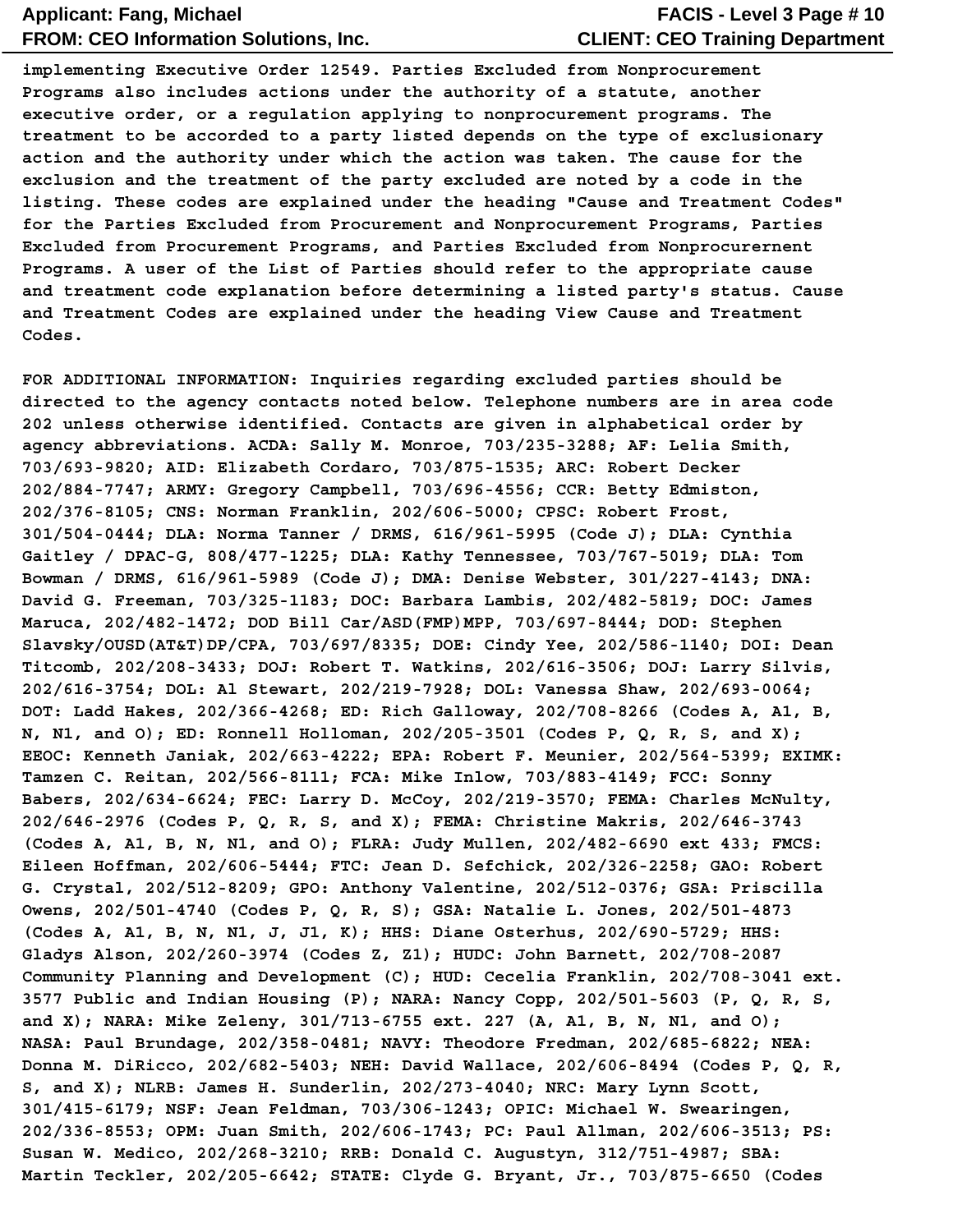### **CLIENT: CEO Training Department FACIS - Level 3 Page # 11**

**TT,UU and VV); STATE: Lloyd W. Patsch, 703/516-1680 (Codes A, A1, B, R, and S); TDA: Cam Trowbridge, 703/875-4357; TREAS: Joel Taub, 202/622-1450; TREAS: Paul A. Denett, 202/566-8616; USDA: Tresa Matthews, 202/720-8798 (Codes P, Q, R, S, and X); USDA: Joseph Daragan, 202/720-5729 (Codes A, A1, B, N, N1, and O); USIA: Georgia Hubert, 202/205-9662; USITC: Lois Waterhouse, 202/205-2732; VA: James Hricik, 202/273-7374 (Codes P, Q, R, S, and X); VA: Katherine Galos, 202/273-8823.**

| Source:                          | GSA List of Parties Excluded From Federal Reciprocal                  |  |
|----------------------------------|-----------------------------------------------------------------------|--|
|                                  | Programs                                                              |  |
| Issue:                           | Reciprocal Actions downloaded from:                                   |  |
|                                  | http://www.arnet.gov/epls/                                            |  |
| First Name:                      | John                                                                  |  |
| Middle:                          |                                                                       |  |
| Last Name:                       | Doe                                                                   |  |
| Provider Category: MISCELLANEOUS |                                                                       |  |
|                                  |                                                                       |  |
| Action:                          |                                                                       |  |
|                                  | Reciprocal Actions Deleted/Terminated from GSA List from 03/31/2003 - |  |
| $04/27/2003$ .                   |                                                                       |  |
| Rep State:                       | US                                                                    |  |

| Rep State: | πs         |
|------------|------------|
| Authority: | GSA        |
| Run Date:  | 04/27/2003 |

#### **Notes:**

**The List of Parties Excluded from Federal Procurement and Nonprocurement Programs issued monthly, identifies those parties excluded throughout the U.S. Government (unless otherwise noted) from receiving Federal contracts or certain subcontracts and from certain types of Federal financial and nonfinancial assistance and benefits. The List of Parties Excluded from Federal Procurement and Nonprocurement Programs is maintained by the U.S. General Services Administration (GSA) for the use of Federal programs and activities. The List of Parties is structured in accordance with a recommendation from the Interagency Committee on Debarment and Suspension.**

**PURPOSE OF LIST OF PARTIES: The functions of the three sections of the Lists are distinct and are explained below. The first section, List of Parties Excluded from Procurement and Nonprocurement Programs, lists individuals, entities, and contractors that are excluded Governmentwide, unless otherwise noted, from Federal procurement and sales programs, nonprocurement programs, and financial and nonfinancial benefits. An exclusion may be based on the Federal Acquisition Regulation (FAR) 9.4; Federal Property Management Regulation (FPMR) 101-45.6; Government Printing Office (GPO) Instruction 110.11 A; U.S. Postal Service (PS) Publication 41; the Nonprocurement Common Rule; or the authority of a statute, executive order or regulation applying to procurement or nonprocurement programs. The second section, List of Parties Excluded from Procurement Programs, lists contractors that are excluded governmentwide, unless otherwise noted, from Federal procurement and/or sales programs. Such an exclusion may be based on the administrative debarment, suspension, or proposed debarment of a**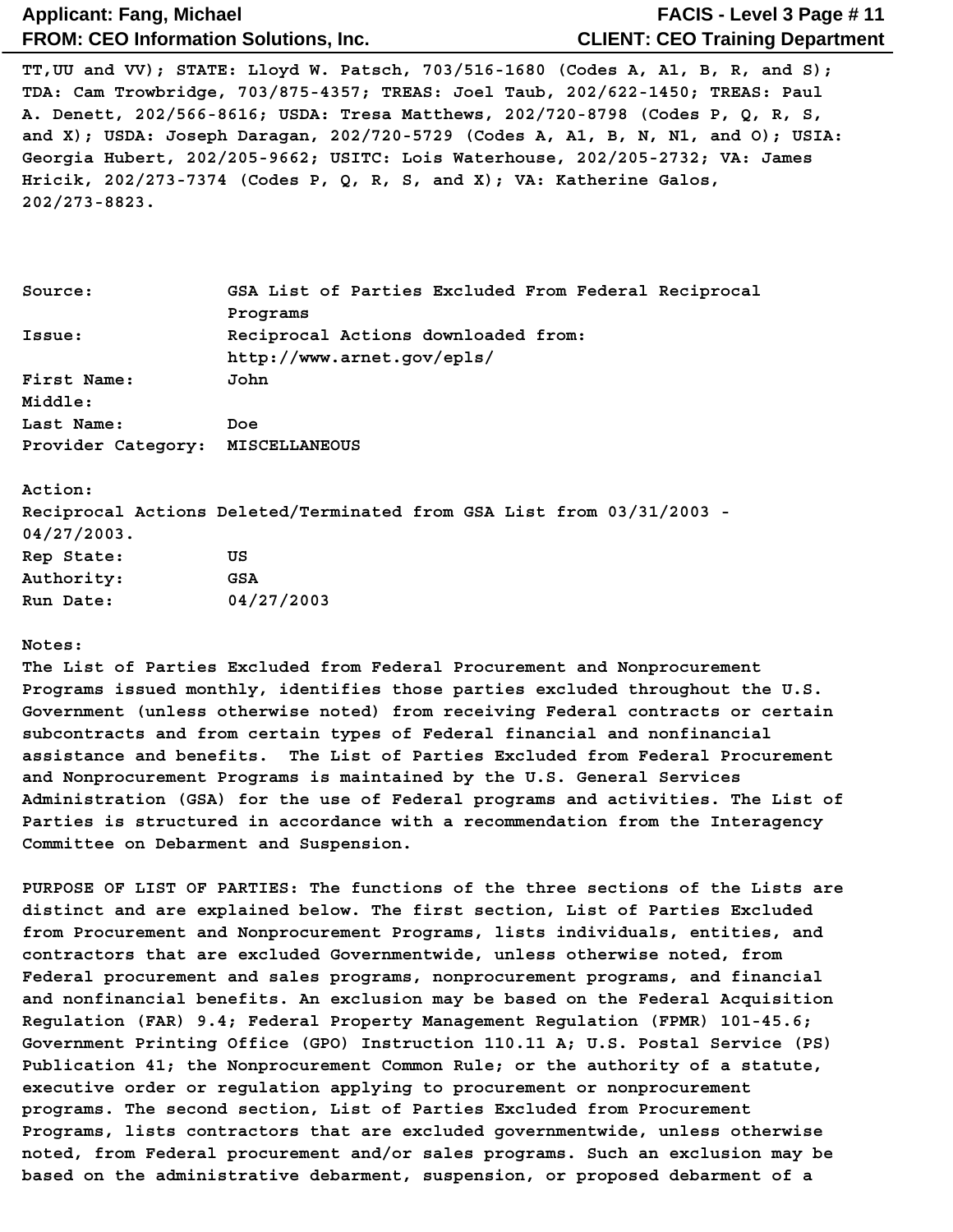### **CLIENT: CEO Training Department FACIS - Level 3 Page # 12**

**contractor by an agency in accordance with Federal Acquisition Regulation (FAR) 9.4, Federal Property Management Regulation (FPMR) 101-45.6, Government Printing Office (GPO) Instruction 110.11A, or U.S. Postal Service (PS) Publication 41. An exclusion may also be the result of actions by a Federal agency under the authority of a statute, executive order, or regulation applying to procurement programs. The third section, List of Parties Excluded from Nonprocurement Programs, parties Excluded from Nonprocurement Programs, lists persons (individuals and entities) excluded governmentwide, unless otherwise noted, from certain types of Federal financial and nonfinancial assistance and benefits. An exclusion may be based on an administrative debarment or suspension by any Federal agency or the voluntary exclusion of a person under agency regulations implementing Executive Order 12549. Parties Excluded from Nonprocurement Programs also includes actions under the authority of a statute, another executive order, or a regulation applying to nonprocurement programs. The treatment to be accorded to a party listed depends on the type of exclusionary action and the authority under which the action was taken. The cause for the exclusion and the treatment of the party excluded are noted by a code in the listing. These codes are explained under the heading "Cause and Treatment Codes" for the Parties Excluded from Procurement and Nonprocurement Programs, Parties Excluded from Procurement Programs, and Parties Excluded from Nonprocurernent Programs. A user of the List of Parties should refer to the appropriate cause and treatment code explanation before determining a listed party's status. Cause and Treatment Codes are explained under the heading View Cause and Treatment Codes.**

**FOR ADDITIONAL INFORMATION: Inquiries regarding excluded parties should be directed to the agency contacts noted below. Telephone numbers are in area code 202 unless otherwise identified. Contacts are given in alphabetical order by agency abbreviations. ACDA: Sally M. Monroe, 703/235-3288; AF: Lelia Smith, 703/693-9820; AID: Elizabeth Cordaro, 703/875-1535; ARC: Robert Decker 202/884-7747; ARMY: Gregory Campbell, 703/696-4556; CCR: Betty Edmiston, 202/376-8105; CNS: Norman Franklin, 202/606-5000; CPSC: Robert Frost, 301/504-0444; DLA: Norma Tanner / DRMS, 616/961-5995 (Code J); DLA: Cynthia Gaitley / DPAC-G, 808/477-1225; DLA: Kathy Tennessee, 703/767-5019; DLA: Tom Bowman / DRMS, 616/961-5989 (Code J); DMA: Denise Webster, 301/227-4143; DNA: David G. Freeman, 703/325-1183; DOC: Barbara Lambis, 202/482-5819; DOC: James Maruca, 202/482-1472; DOD Bill Car/ASD(FMP)MPP, 703/697-8444; DOD: Stephen Slavsky/OUSD(AT&T)DP/CPA, 703/697/8335; DOE: Cindy Yee, 202/586-1140; DOI: Dean Titcomb, 202/208-3433; DOJ: Robert T. Watkins, 202/616-3506; DOJ: Larry Silvis, 202/616-3754; DOL: Al Stewart, 202/219-7928; DOL: Vanessa Shaw, 202/693-0064; DOT: Ladd Hakes, 202/366-4268; ED: Rich Galloway, 202/708-8266 (Codes A, A1, B, N, N1, and O); ED: Ronnell Holloman, 202/205-3501 (Codes P, Q, R, S, and X); EEOC: Kenneth Janiak, 202/663-4222; EPA: Robert F. Meunier, 202/564-5399; EXIMK: Tamzen C. Reitan, 202/566-8111; FCA: Mike Inlow, 703/883-4149; FCC: Sonny Babers, 202/634-6624; FEC: Larry D. McCoy, 202/219-3570; FEMA: Charles McNulty, 202/646-2976 (Codes P, Q, R, S, and X); FEMA: Christine Makris, 202/646-3743 (Codes A, A1, B, N, N1, and O); FLRA: Judy Mullen, 202/482-6690 ext 433; FMCS: Eileen Hoffman, 202/606-5444; FTC: Jean D. Sefchick, 202/326-2258; GAO: Robert G. Crystal, 202/512-8209; GPO: Anthony Valentine, 202/512-0376; GSA: Priscilla Owens, 202/501-4740 (Codes P, Q, R, S); GSA: Natalie L. Jones, 202/501-4873 (Codes A, A1, B, N, N1, J, J1, K); HHS: Diane Osterhus, 202/690-5729; HHS:**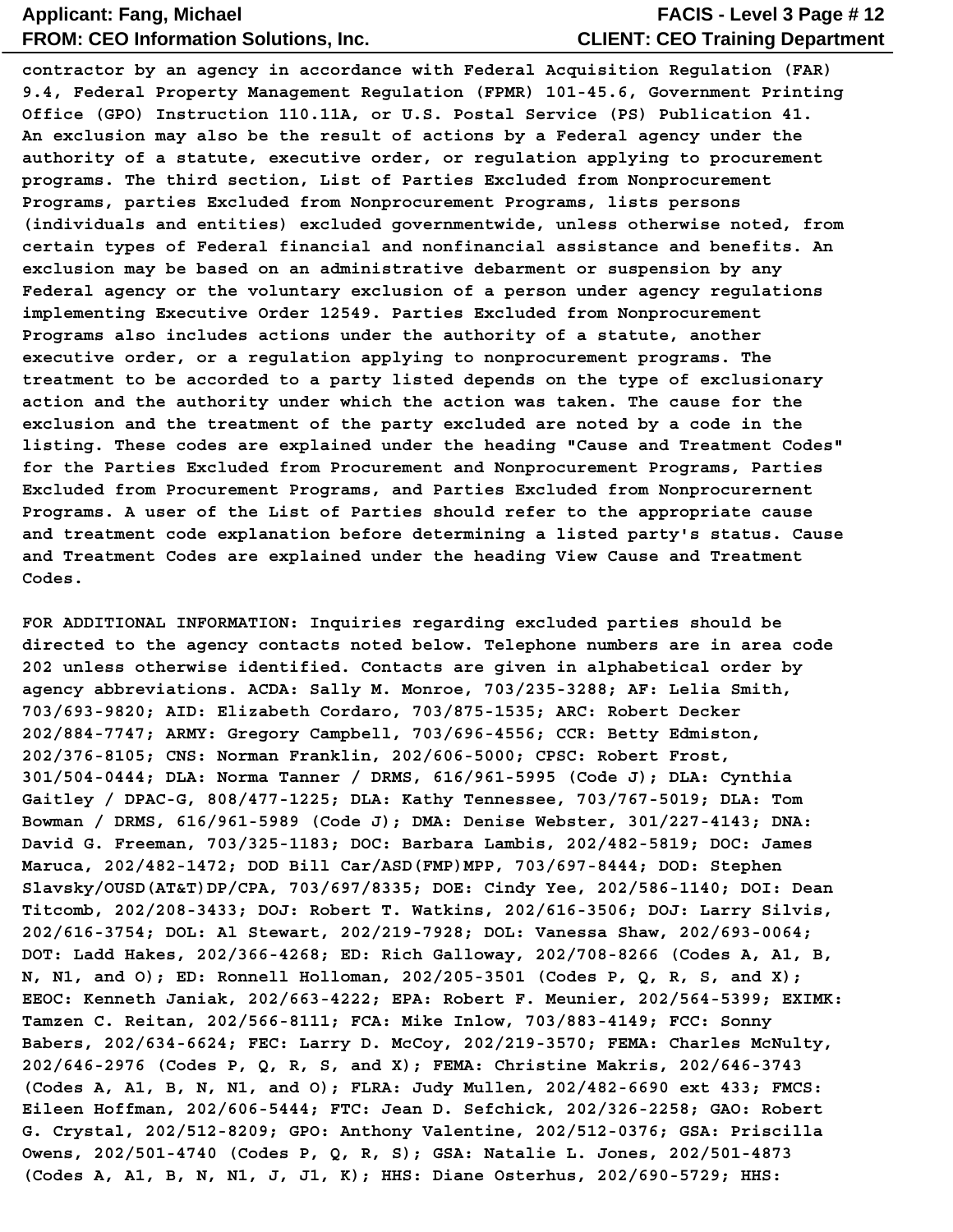### **CLIENT: CEO Training Department FACIS - Level 3 Page # 13**

**Gladys Alson, 202/260-3974 (Codes Z, Z1); HUDC: John Barnett, 202/708-2087 Community Planning and Development (C); HUD: Cecelia Franklin, 202/708-3041 ext. 3577 Public and Indian Housing (P); NARA: Nancy Copp, 202/501-5603 (P, Q, R, S, and X); NARA: Mike Zeleny, 301/713-6755 ext. 227 (A, A1, B, N, N1, and O); NASA: Paul Brundage, 202/358-0481; NAVY: Theodore Fredman, 202/685-6822; NEA: Donna M. DiRicco, 202/682-5403; NEH: David Wallace, 202/606-8494 (Codes P, Q, R, S, and X); NLRB: James H. Sunderlin, 202/273-4040; NRC: Mary Lynn Scott, 301/415-6179; NSF: Jean Feldman, 703/306-1243; OPIC: Michael W. Swearingen, 202/336-8553; OPM: Juan Smith, 202/606-1743; PC: Paul Allman, 202/606-3513; PS: Susan W. Medico, 202/268-3210; RRB: Donald C. Augustyn, 312/751-4987; SBA: Martin Teckler, 202/205-6642; STATE: Clyde G. Bryant, Jr., 703/875-6650 (Codes TT,UU and VV); STATE: Lloyd W. Patsch, 703/516-1680 (Codes A, A1, B, R, and S); TDA: Cam Trowbridge, 703/875-4357; TREAS: Joel Taub, 202/622-1450; TREAS: Paul A. Denett, 202/566-8616; USDA: Tresa Matthews, 202/720-8798 (Codes P, Q, R, S, and X); USDA: Joseph Daragan, 202/720-5729 (Codes A, A1, B, N, N1, and O); USIA: Georgia Hubert, 202/205-9662; USITC: Lois Waterhouse, 202/205-2732; VA: James Hricik, 202/273-7374 (Codes P, Q, R, S, and X); VA: Katherine Galos, 202/273-8823.**

| Source:            | List of Parties Excluded From Federal Reciprocal Programs |
|--------------------|-----------------------------------------------------------|
| Issue:             | Reciprocal Actions downloaded from:                       |
|                    | http://www.arnet.gov/epls/                                |
| First Name:        | John                                                      |
| Middle:            |                                                           |
| Last Name:         | Doe                                                       |
| Address:           | 3475 Via Lido,                                            |
| City:              | Newport Beach                                             |
| State:             | CA                                                        |
| Zip:               | 92663                                                     |
| Provider Category: | <b>MISCELLANEOUS</b>                                      |

#### **Findings:**

**CAUSE S: Suspension by any Federal agency pursuant to Executive Order 12549 and the agency implementing regulations based on an indictment or other adequate evidence (a) to suspect the commission of an offense that is a cause for debarment or (b) that other causes for debarment under the agency regulations may exist.**

**Action Code: S**

#### **Action:**

**TREATMENT S: Same as Code R, that suspensions are temporary actions and the period of suspension is indefinite. Therefore, the termination date will be listed as "Indefinite (Indef.). NOTE Debarments and suspensions taken in accordance with agency regulations issued pursuant to Executive Order 12549, which become effective on October 1, 1988, are effective throughout the Executive Branch.**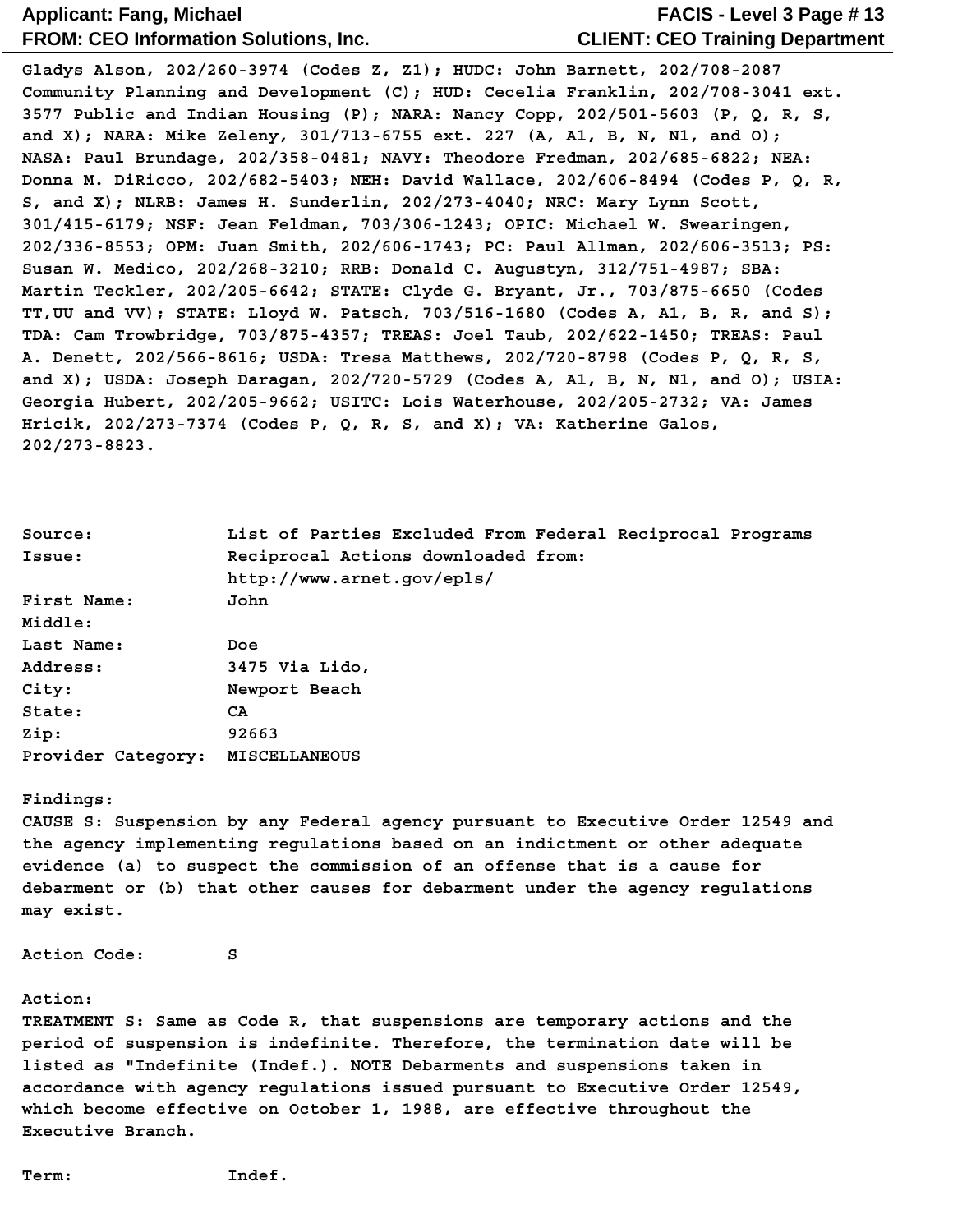| Rep State: | πs         |
|------------|------------|
| Authority: | HUD        |
| Run Date:  | 09/30/2001 |

#### **Notes:**

**The List of Parties Excluded from Federal Procurement and Nonprocurement Programs issued monthly, identifies those parties excluded throughout the U.S. Government (unless otherwise noted) from receiving Federal contracts or certain subcontracts and from certain types of Federal financial and nonfinancial assistance and benefits. The List of Parties Excluded from Federal Procurement and Nonprocurement Programs is maintained by the U.S. General Services Administration (GSA) for the use of Federal programs and activities. The List of Parties is structured in accordance with a recommendation from the Interagency Committee on Debarment and Suspension.**

**PURPOSE OF LIST OF PARTIES: The functions of the three sections of the Lists are distinct and are explained below. The first section, List of Parties Excluded from Procurement and Nonprocurement Programs, lists individuals, entities, and contractors that are excluded Governmentwide, unless otherwise noted, from Federal procurement and sales programs, nonprocurement programs, and financial and nonfinancial benefits. An exclusion may be based on the Federal Acquisition Regulation (FAR) 9.4; Federal Property Management Regulation (FPMR) 101-45.6; Government Printing Office (GPO) Instruction 110.11 A; U.S. Postal Service (PS) Publication 41; the Nonprocurement Common Rule; or the authority of a statute, executive order or regulation applying to procurement or nonprocurement programs. The third section, List of Parties Excluded from Nonprocurement Programs, parties Excluded from Nonprocurement Programs, lists persons (individuals and entities) excluded governmentwide, unless otherwise noted, from certain types of Federal financial and nonfinancial assistance and benefits. An exclusion may be based on an administrative debarment or suspension by any Federal agency or the voluntary exclusion of a person under agency regulations implementing Executive Order 12549. Parties Excluded from Nonprocurement Programs also includes actions under the authority of a statute, another executive order, or a regulation applying to nonprocurement programs. The treatment to be accorded to a party listed depends on the type of exclusionary action and the authority under which the action was taken. The cause for the exclusion and the treatment of the party excluded are noted by a code in the listing. A user of the List of Parties should refer to the appropriate cause and treatment code explanation before determining a listed party's status.**

**FOR ADDITIONAL INFORMATION: Inquiries regarding excluded parties should be directed to the agency contacts noted below. Telephone numbers are in area code 202 unless otherwise identified. Contacts are given in alphabetical order by agency abbreviations. ACDA: Sally M. Monroe, 703/235-3288; AF: Lelia Smith, 703/693-9820; AID: Elizabeth Cordaro, 703/875-1535; ARC: Robert Decker 202/884-7747; ARMY: Gregory Campbell, 703/696-4556; CCR: Betty Edmiston, 202/376-8105; CNS: Norman Franklin, 202/606-5000; CPSC: Robert Frost, 301/504-0444; DLA: Norma Tanner / DRMS, 616/961-5995 (Code J); DLA: Cynthia Gaitley / DPAC-G, 808/477-1225; DLA: Kathy Tennessee, 703/767-5019; DLA: Tom Bowman / DRMS, 616/961-5989 (Code J); DMA: Denise Webster, 301/227-4143; DNA: David G. Freeman, 703/325-1183; DOC: Barbara Lambis, 202/482-5819; DOC: James**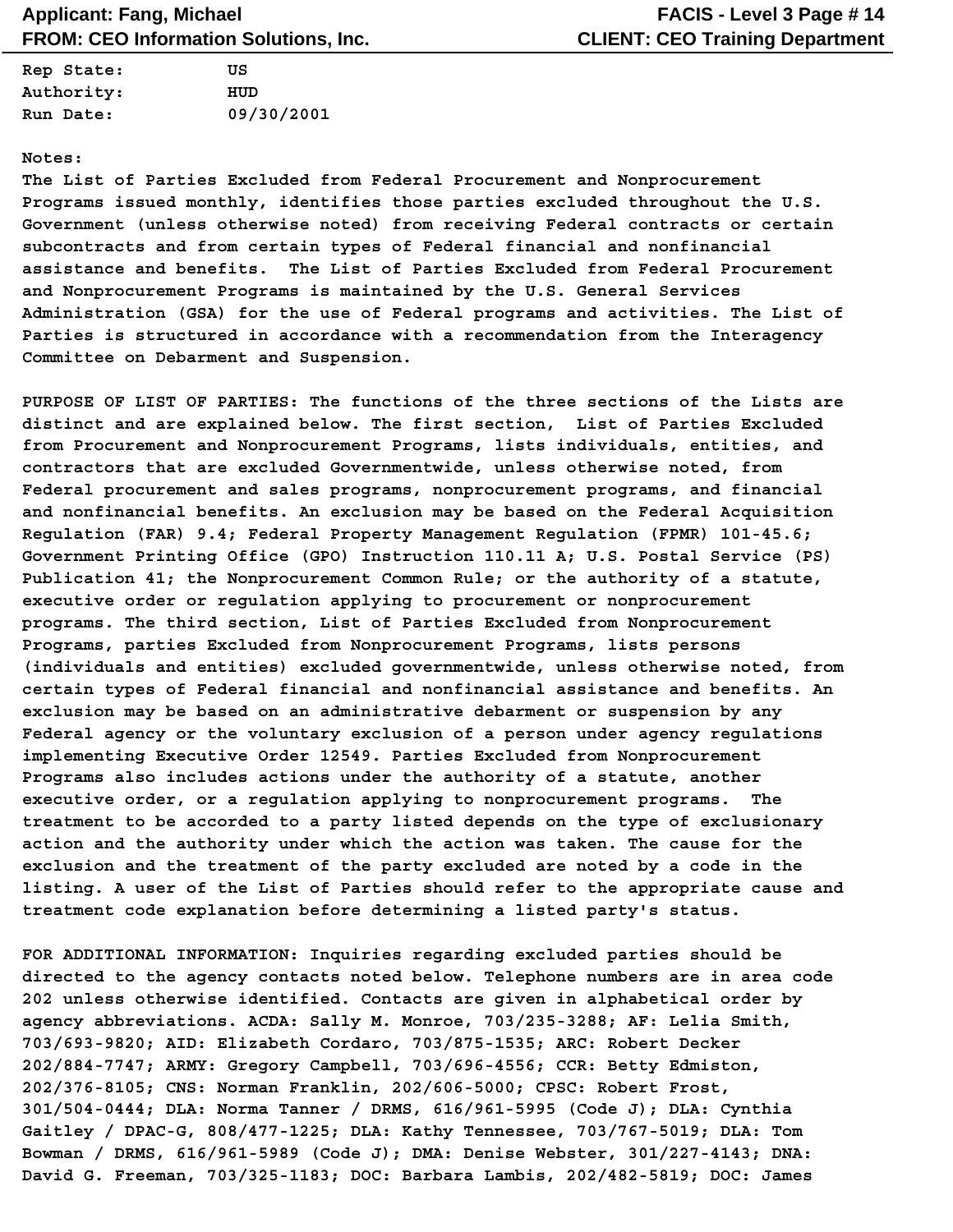### **CLIENT: CEO Training Department FACIS - Level 3 Page # 15**

**Maruca, 202/482-1472; DOD Bill Car/ASD(FMP)MPP, 703/697-8444; DOD: Stephen Slavsky/OUSD(AT&T)DP/CPA, 703/697/8335; DOE: Cindy Yee, 202/586-1140; DOI: Dean Titcomb, 202/208-3433; DOJ: Robert T. Watkins, 202/616-3506; DOJ: Larry Silvis, 202/616-3754; DOL: Al Stewart, 202/219-7928; DOL: Vanessa Shaw, 202/693-0064; DOT: Ladd Hakes, 202/366-4268; ED: Rich Galloway, 202/708-8266 (Codes A, A1, B, N, N1, and O); ED: Ronnell Holloman, 202/205-3501 (Codes P, Q, R, S, and X); EEOC: Kenneth Janiak, 202/663-4222; EPA: Robert F. Meunier, 202/564-5399; EXIMK: Tamzen C. Reitan, 202/566-8111; FCA: Mike Inlow, 703/883-4149; FCC: Sonny Babers, 202/634-6624; FEC: Larry D. McCoy, 202/219-3570; FEMA: Charles McNulty, 202/646-2976 (Codes P, Q, R, S, and X); FEMA: Christine Makris, 202/646-3743 (Codes A, A1, B, N, N1, and O); FLRA: Judy Mullen, 202/482-6690 ext 433; FMCS: Eileen Hoffman, 202/606-5444; FTC: Jean D. Sefchick, 202/326-2258; GAO: Robert G. Crystal, 202/512-8209; GPO: Anthony Valentine, 202/512-0376; GSA: Priscilla Owens, 202/501-4740 (Codes P, Q, R, S); GSA: Natalie L. Jones, 202/501-4873 (Codes A, A1, B, N, N1, J, J1, K); HHS: Diane Osterhus, 202/690-5729; HHS: Gladys Alson, 202/260-3974 (Codes Z, Z1); HUDC: John Barnett, 202/708-2087 Community Planning and Development (C); HUD: Cecelia Franklin, 202/708-3041 ext. 3577 Public and Indian Housing (P); NARA: Nancy Copp, 202/501-5603 (P, Q, R, S, and X); NARA: Mike Zeleny, 301/713-6755 ext. 227 (A, A1, B, N, N1, and O); NASA: Paul Brundage, 202/358-0481; NAVY: Theodore Fredman, 202/685-6822; NEA: Donna M. DiRicco, 202/682-5403; NEH: David Wallace, 202/606-8494 (Codes P, Q, R, S, and X); NLRB: James H. Sunderlin, 202/273-4040; NRC: Mary Lynn Scott, 301/415-6179; NSF: Jean Feldman, 703/306-1243; OPIC: Michael W. Swearingen, 202/336-8553; OPM: Juan Smith, 202/606-1743; PC: Paul Allman, 202/606-3513; PS: Susan W. Medico, 202/268-3210; RRB: Donald C. Augustyn, 312/751-4987; SBA: Martin Teckler, 202/205-6642; STATE: Clyde G. Bryant, Jr., 703/875-6650 (Codes TT,UU and VV); STATE: Lloyd W. Patsch, 703/516-1680 (Codes A, A1, B, R, and S); TDA: Cam Trowbridge, 703/875-4357; TREAS: Joel Taub, 202/622-1450; TREAS: Paul A. Denett, 202/566-8616; USDA: Tresa Matthews, 202/720-8798 (Codes P, Q, R, S, and X); USDA: Joseph Daragan, 202/720-5729 (Codes A, A1, B, N, N1, and O); USIA: Georgia Hubert, 202/205-9662; USITC: Lois Waterhouse, 202/205-2732; VA: James Hricik, 202/273-7374 (Codes P, Q, R, S, and X); VA: Katherine Galos, 202/273-8823.**

| Source:            | GSA List of Parties Excluded From Federal Reciprocal |
|--------------------|------------------------------------------------------|
|                    | Programs                                             |
| Issue:             | Reciprocal Actions downloaded from:                  |
| First Name:        | John                                                 |
| Middle:            |                                                      |
| Last Name:         | Doe                                                  |
| Address:           | 1000 Union St.                                       |
| City:              | San Diego                                            |
| State:             | CA.                                                  |
| Zip:               | 92101                                                |
| Provider Category: | <b>MISCELLANEOUS</b>                                 |

**Findings:** 

**CAUSE S: Suspension by any Federal agency pursuant to Executive Order 12549 and the agency implementing regulations based on an indictment or other adequate**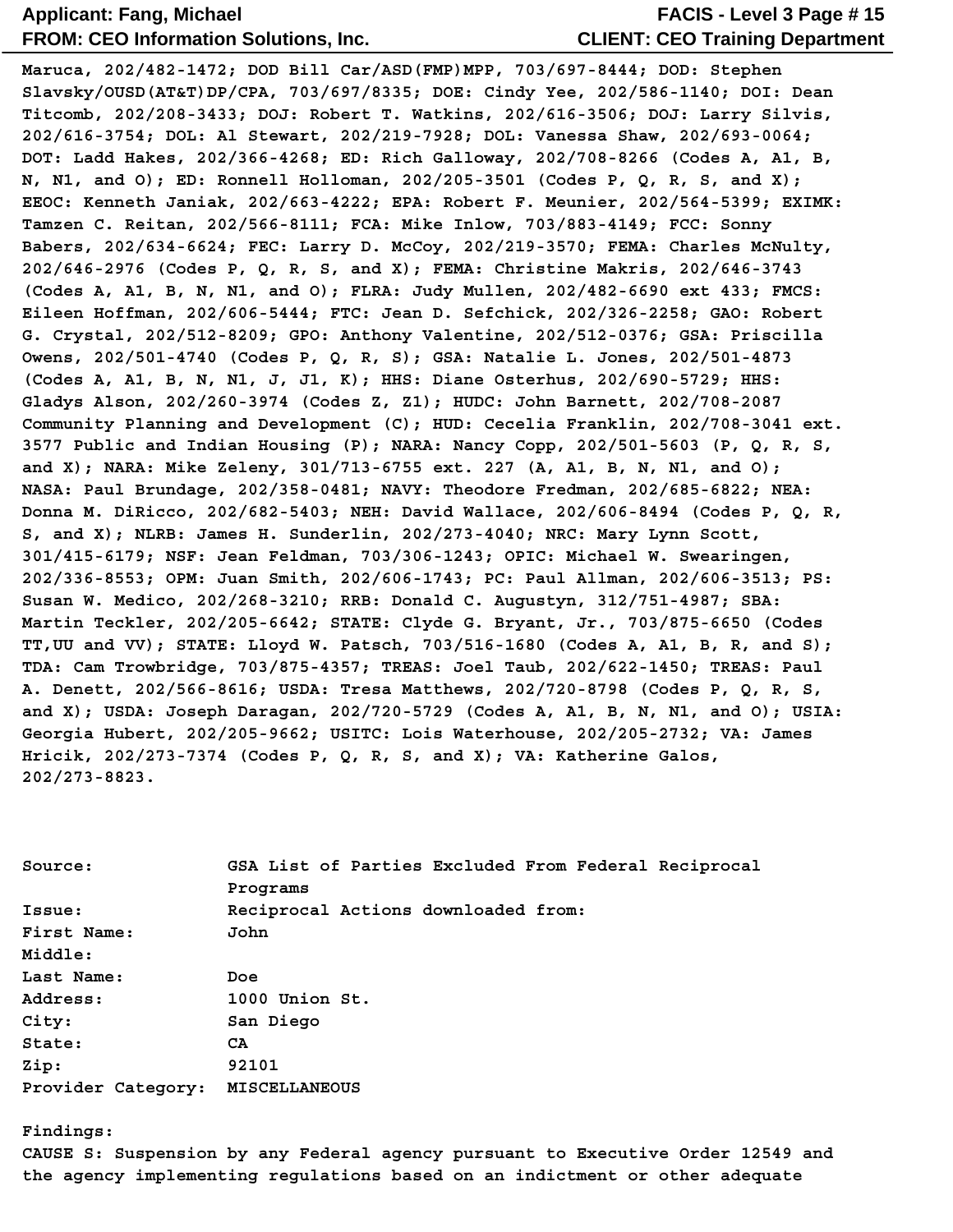**evidence (a) to suspect the commission of an offense that is a cause for debarment or (b) that other causes for debarment under the agency regulations may exist.**

**Action Code: S**

#### **Action:**

**TREATMENT S: Same as Code R, except that suspensions are temporary actions and the period of suspension is indefinite. Therefore, the termination date will be listed as "Indefinite (Indef.). NOTE Debarments and suspensions taken in accordance with agency regulations issued pursuant to Executive Order 12549, which become effective on October 1, 1988, are effective throughout the Executive Branch.**

| <b>Term:</b> | Indef.     |
|--------------|------------|
| Rep State:   | πs         |
| Authority:   | HUD        |
| Run Date:    | 04/27/2003 |

#### **Notes:**

**The List of Parties Excluded from Federal Procurement and Nonprocurement Programs issued monthly, identifies those parties excluded throughout the U.S. Government (unless otherwise noted) from receiving Federal contracts or certain subcontracts and from certain types of Federal financial and nonfinancial assistance and benefits. The List of Parties Excluded from Federal Procurement and Nonprocurement Programs is maintained by the U.S. General Services Administration (GSA) for the use of Federal programs and activities. The List of Parties is structured in accordance with a recommendation from the Interagency Committee on Debarment and Suspension.**

**PURPOSE OF LIST OF PARTIES: The functions of the three sections of the Lists are distinct and are explained below. The first section, List of Parties Excluded from Procurement and Nonprocurement Programs, lists individuals, entities, and contractors that are excluded Governmentwide, unless otherwise noted, from Federal procurement and sales programs, nonprocurement programs, and financial and nonfinancial benefits. An exclusion may be based on the Federal Acquisition Regulation (FAR) 9.4; Federal Property Management Regulation (FPMR) 101-45.6; Government Printing Office (GPO) Instruction 110.11 A; U.S. Postal Service (PS) Publication 41; the Nonprocurement Common Rule; or the authority of a statute, executive order or regulation applying to procurement or nonprocurement programs. The second section, List of Parties Excluded from Procurement Programs, lists contractors that are excluded governmentwide, unless otherwise noted, from Federal procurement and/or sales programs. Such an exclusion may be based on the administrative debarment, suspension, or proposed debarment of a contractor by an agency in accordance with Federal Acquisition Regulation (FAR) 9.4, Federal Property Management Regulation (FPMR) 101-45.6, Government Printing Office (GPO) Instruction 110.11A, or U.S. Postal Service (PS) Publication 41. An exclusion may also be the result of actions by a Federal agency under the authority of a statute, executive order, or regulation applying to procurement programs. The third section, List of Parties Excluded from Nonprocurement Programs, parties Excluded from Nonprocurement Programs, lists persons**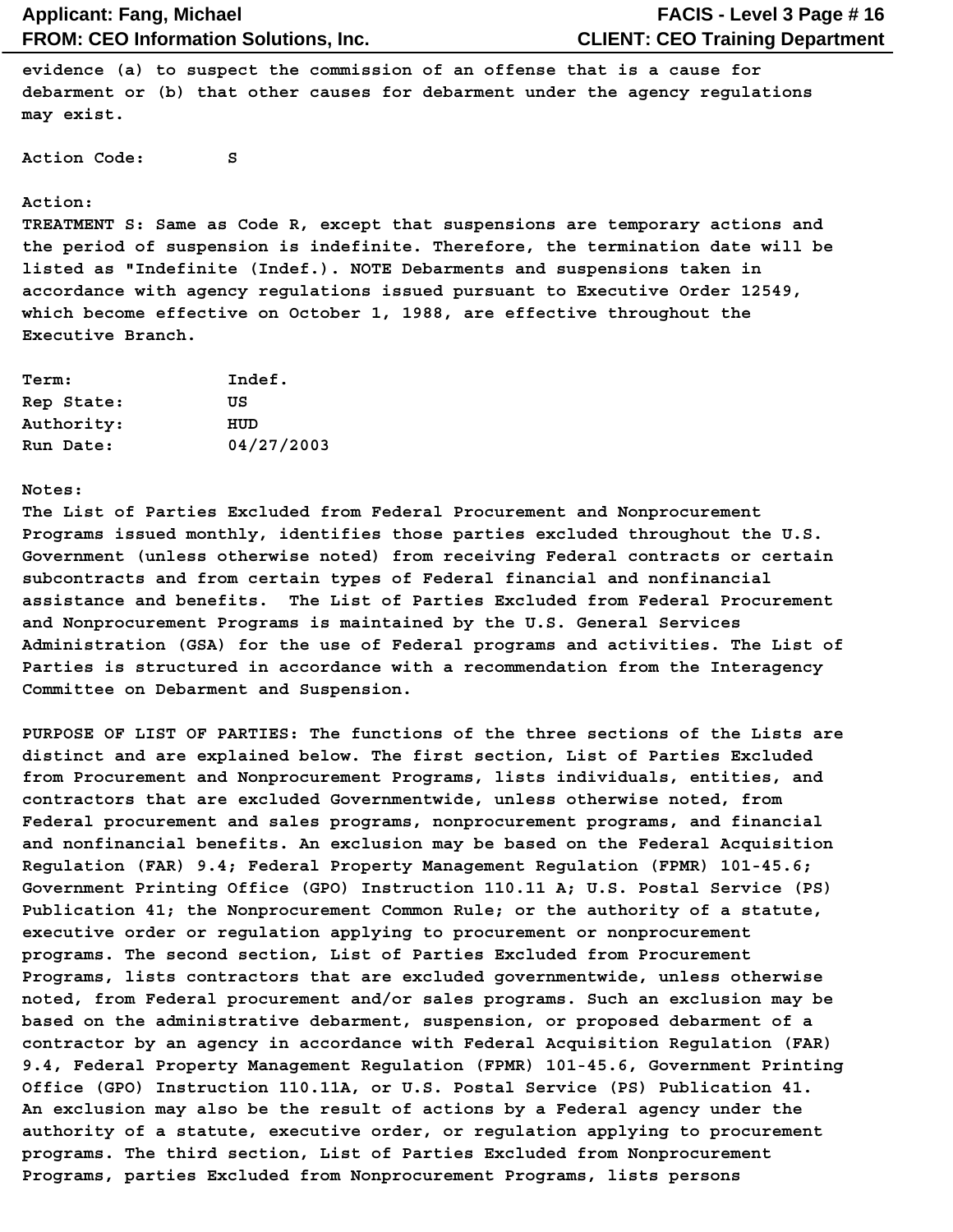### **CLIENT: CEO Training Department FACIS - Level 3 Page # 17**

**(individuals and entities) excluded governmentwide, unless otherwise noted, from certain types of Federal financial and nonfinancial assistance and benefits. An exclusion may be based on an administrative debarment or suspension by any Federal agency or the voluntary exclusion of a person under agency regulations implementing Executive Order 12549. Parties Excluded from Nonprocurement Programs also includes actions under the authority of a statute, another executive order, or a regulation applying to nonprocurement programs. The treatment to be accorded to a party listed depends on the type of exclusionary action and the authority under which the action was taken. The cause for the exclusion and the treatment of the party excluded are noted by a code in the listing. These codes are explained under the heading "Cause and Treatment Codes" for the Parties Excluded from Procurement and Nonprocurement Programs, Parties Excluded from Procurement Programs, and Parties Excluded from Nonprocurernent Programs. A user of the List of Parties should refer to the appropriate cause and treatment code explanation before determining a listed party's status. Cause and Treatment Codes are explained under the heading View Cause and Treatment Codes.**

**FOR ADDITIONAL INFORMATION: Inquiries regarding excluded parties should be directed to the agency contacts noted below. Telephone numbers are in area code 202 unless otherwise identified. Contacts are given in alphabetical order by agency abbreviations. ACDA: Sally M. Monroe, 703/235-3288; AF: Lelia Smith, 703/693-9820; AID: Elizabeth Cordaro, 703/875-1535; ARC: Robert Decker 202/884-7747; ARMY: Gregory Campbell, 703/696-4556; CCR: Betty Edmiston, 202/376-8105; CNS: Norman Franklin, 202/606-5000; CPSC: Robert Frost, 301/504-0444; DLA: Norma Tanner / DRMS, 616/961-5995 (Code J); DLA: Cynthia Gaitley / DPAC-G, 808/477-1225; DLA: Kathy Tennessee, 703/767-5019; DLA: Tom Bowman / DRMS, 616/961-5989 (Code J); DMA: Denise Webster, 301/227-4143; DNA: David G. Freeman, 703/325-1183; DOC: Barbara Lambis, 202/482-5819; DOC: James Maruca, 202/482-1472; DOD Bill Car/ASD(FMP)MPP, 703/697-8444; DOD: Stephen Slavsky/OUSD(AT&T)DP/CPA, 703/697/8335; DOE: Cindy Yee, 202/586-1140; DOI: Dean Titcomb, 202/208-3433; DOJ: Robert T. Watkins, 202/616-3506; DOJ: Larry Silvis, 202/616-3754; DOL: Al Stewart, 202/219-7928; DOL: Vanessa Shaw, 202/693-0064; DOT: Ladd Hakes, 202/366-4268; ED: Rich Galloway, 202/708-8266 (Codes A, A1, B, N, N1, and O); ED: Ronnell Holloman, 202/205-3501 (Codes P, Q, R, S, and X); EEOC: Kenneth Janiak, 202/663-4222; EPA: Robert F. Meunier, 202/564-5399; EXIMK: Tamzen C. Reitan, 202/566-8111; FCA: Mike Inlow, 703/883-4149; FCC: Sonny Babers, 202/634-6624; FEC: Larry D. McCoy, 202/219-3570; FEMA: Charles McNulty, 202/646-2976 (Codes P, Q, R, S, and X); FEMA: Christine Makris, 202/646-3743 (Codes A, A1, B, N, N1, and O); FLRA: Judy Mullen, 202/482-6690 ext 433; FMCS: Eileen Hoffman, 202/606-5444; FTC: Jean D. Sefchick, 202/326-2258; GAO: Robert G. Crystal, 202/512-8209; GPO: Anthony Valentine, 202/512-0376; GSA: Priscilla Owens, 202/501-4740 (Codes P, Q, R, S); GSA: Natalie L. Jones, 202/501-4873 (Codes A, A1, B, N, N1, J, J1, K); HHS: Diane Osterhus, 202/690-5729; HHS: Gladys Alson, 202/260-3974 (Codes Z, Z1); HUDC: John Barnett, 202/708-2087 Community Planning and Development (C); HUD: Cecelia Franklin, 202/708-3041 ext. 3577 Public and Indian Housing (P); NARA: Nancy Copp, 202/501-5603 (P, Q, R, S, and X); NARA: Mike Zeleny, 301/713-6755 ext. 227 (A, A1, B, N, N1, and O); NASA: Paul Brundage, 202/358-0481; NAVY: Theodore Fredman, 202/685-6822; NEA: Donna M. DiRicco, 202/682-5403; NEH: David Wallace, 202/606-8494 (Codes P, Q, R, S, and X); NLRB: James H. Sunderlin, 202/273-4040; NRC: Mary Lynn Scott,**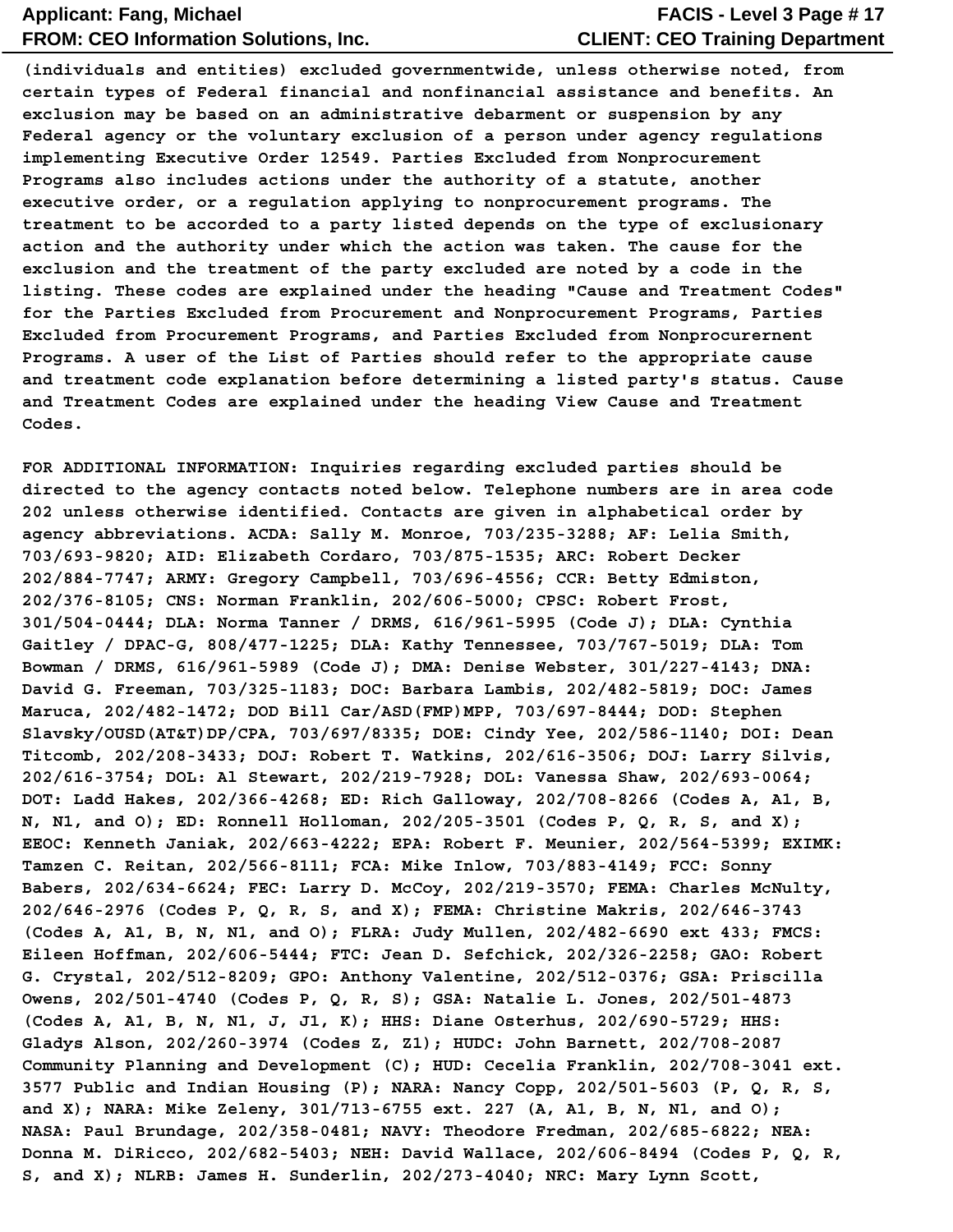### **CLIENT: CEO Training Department FACIS - Level 3 Page # 18**

**301/415-6179; NSF: Jean Feldman, 703/306-1243; OPIC: Michael W. Swearingen, 202/336-8553; OPM: Juan Smith, 202/606-1743; PC: Paul Allman, 202/606-3513; PS: Susan W. Medico, 202/268-3210; RRB: Donald C. Augustyn, 312/751-4987; SBA: Martin Teckler, 202/205-6642; STATE: Clyde G. Bryant, Jr., 703/875-6650 (Codes TT,UU and VV); STATE: Lloyd W. Patsch, 703/516-1680 (Codes A, A1, B, R, and S); TDA: Cam Trowbridge, 703/875-4357; TREAS: Joel Taub, 202/622-1450; TREAS: Paul A. Denett, 202/566-8616; USDA: Tresa Matthews, 202/720-8798 (Codes P, Q, R, S, and X); USDA: Joseph Daragan, 202/720-5729 (Codes A, A1, B, N, N1, and O); USIA: Georgia Hubert, 202/205-9662; USITC: Lois Waterhouse, 202/205-2732; VA: James Hricik, 202/273-7374 (Codes P, Q, R, S, and X); VA: Katherine Galos, 202/273-8823.**

| Source:            | General Services Administration (GSA) List of Parties |  |  |
|--------------------|-------------------------------------------------------|--|--|
|                    | Excluded From Federal Reciprocal Programs             |  |  |
| Issue:             | Reciprocal Actions Downloaded From:                   |  |  |
|                    | http://www.arnet.gov/epls/                            |  |  |
| First Name:        | John                                                  |  |  |
| Last:              | Doe                                                   |  |  |
| Address:           | 25000 Cadet Rd.                                       |  |  |
| City:              | Taft                                                  |  |  |
| State:             | CA.                                                   |  |  |
| Zip:               | 93268                                                 |  |  |
| Provider Category: | MISCELLANEOUS                                         |  |  |

#### **Findings:**

**CAUSE R: Debarment by any Federal agency pursuant to Executive Order 12549 and the agency implementing regulations for one or more 153 of the following causes: (a) conviction or a civil judgment for fraud, violation of antitrust laws, embezzlement, theft, forgery, bribery, false statements, false claims, or other offense indicating a lack of business integrity or honesty; (b) violation of the terms of a public agreement or transaction so serious as to affect the integrity of an agency program; or (c) other causes specified in the agency implementing regulations, or such other cause of a serious or compelling nature affecting responsibility.**

**Action Code: R**

#### **Action:**

**TREATMENT R: Listed persons are excluded as participants or principals in all primary and lower tier covered transactions of all agencies and may not receive contracts under Federal procurement programs (see Treatment A). Further, agencies and participants shall not renew or otherwise extend the duration of covered transactions or consent to lower tier covered transactions with such persons. Exceptions to this treatment require a written determination by the head of the Federal agency or designee stating the reasons for entering the transaction. Debarments are for a specified term as determined by the debarring agency and as indicated in the listing.**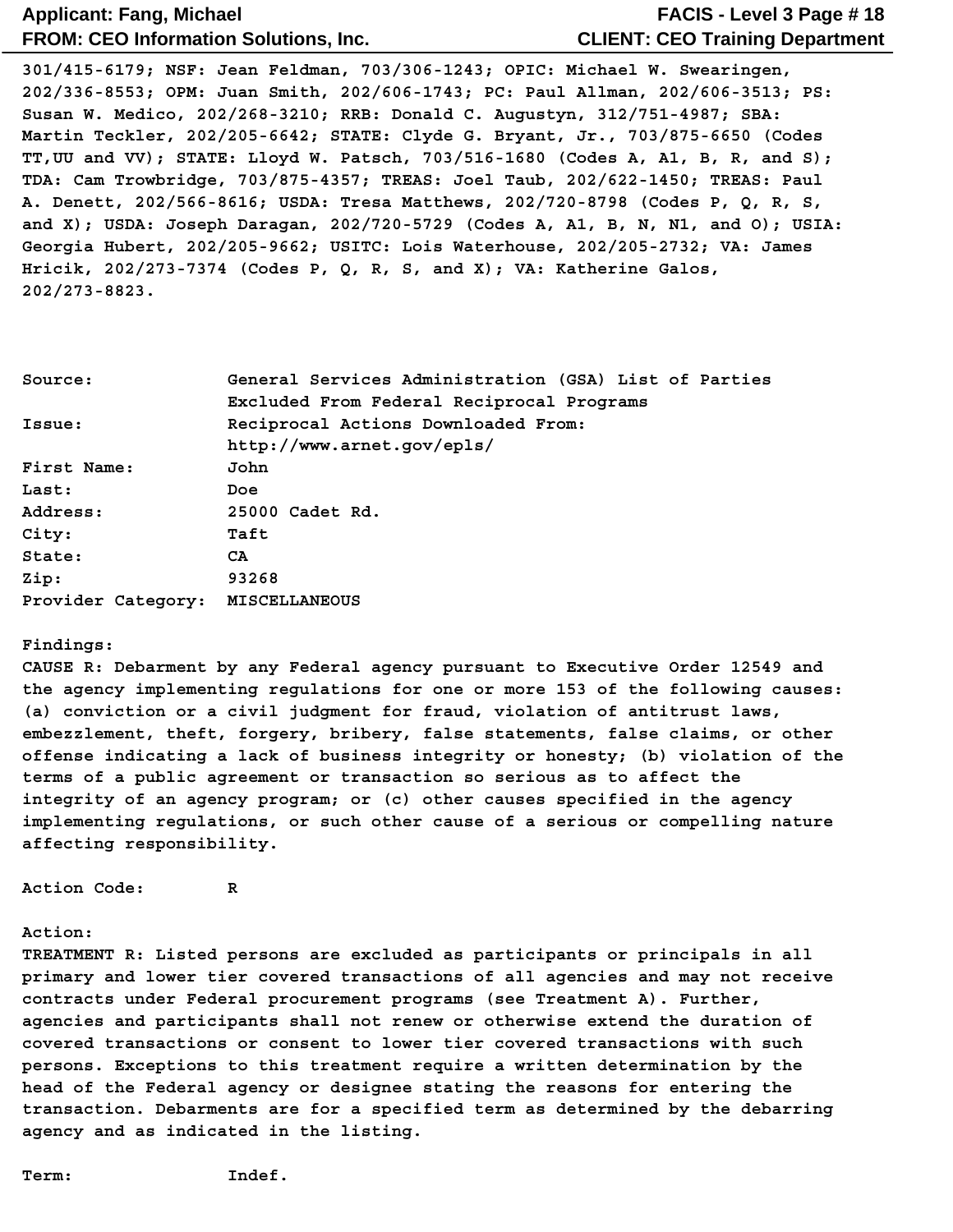| Rep State: | πs         |
|------------|------------|
| Authority: | HUD        |
| Run Date:  | 09/16/2003 |

#### **Notes:**

**The List of Parties Excluded from Federal Procurement and Nonprocurement Programs issued monthly, identifies those parties excluded throughout the U.S. Government (unless otherwise noted) from receiving Federal contracts or certain subcontracts and from certain types of Federal financial and nonfinancial assistance and benefits. The List of Parties Excluded from Federal Procurement and Nonprocurement Programs is maintained by the U.S. General Services Administration (GSA) for the use of Federal programs and activities. The List of Parties is structured in accordance with a recommendation from the Interagency Committee on Debarment and Suspension.**

**PURPOSE OF LIST OF PARTIES: The functions of the three sections of the Lists are distinct and are explained below. The first section, List of Parties Excluded from Procurement and Nonprocurement Programs, lists individuals, entities, and contractors that are excluded Governmentwide, unless otherwise noted, from Federal procurement and sales programs, nonprocurement programs, and financial and nonfinancial benefits. An exclusion may be based on the Federal Acquisition Regulation (FAR) 9.4; Federal Property Management Regulation (FPMR) 101-45.6; Government Printing Office (GPO) Instruction 110.11 A; U.S. Postal Service (PS) Publication 41; the Nonprocurement Common Rule; or the authority of a statute, executive order or regulation applying to procurement or nonprocurement programs. The second section, List of Parties Excluded from Procurement Programs, lists contractors that are excluded governmentwide, unless otherwise noted, from Federal procurement and/or sales programs. Such an exclusion may be based on the administrative debarment, suspension, or proposed debarment of a contractor by an agency in accordance with Federal Acquisition Regulation (FAR) 9.4, Federal Property Management Regulation (FPMR) 101-45.6, Government Printing Office (GPO) Instruction 110.11A, or U.S. Postal Service (PS) Publication 41. An exclusion may also be the result of actions by a Federal agency under the authority of a statute, executive order, or regulation applying to procurement programs. The third section, List of Parties Excluded from Nonprocurement Programs, parties Excluded from Nonprocurement Programs, lists persons (individuals and entities) excluded governmentwide, unless otherwise noted, from certain types of Federal financial and nonfinancial assistance and benefits. An exclusion may be based on an administrative debarment or suspension by any Federal agency or the voluntary exclusion of a person under agency regulations implementing Executive Order 12549. Parties Excluded from Nonprocurement Programs also includes actions under the authority of a statute, another executive order, or a regulation applying to nonprocurement programs. The treatment to be accorded to a party listed depends on the type of exclusionary action and the authority under which the action was taken. The cause for the exclusion and the treatment of the party excluded are noted by a code in the listing. These codes are explained under the heading "Cause and Treatment Codes" for the Parties Excluded from Procurement and Nonprocurement Programs, Parties Excluded from Procurement Programs, and Parties Excluded from Nonprocurernent Programs. A user of the List of Parties should refer to the appropriate cause and treatment code explanation before determining a listed party's status. Cause**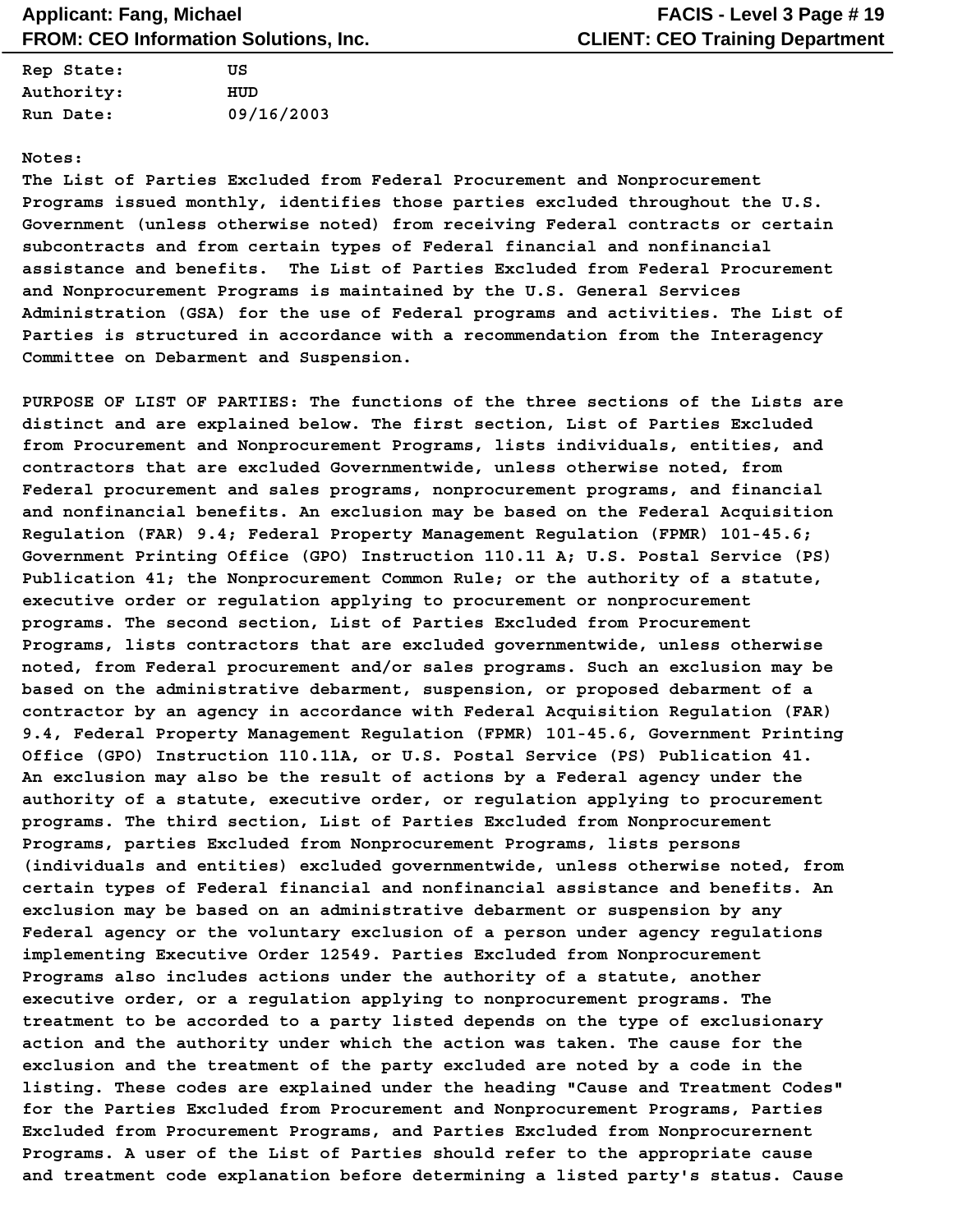**and Treatment Codes are explained under the heading View Cause and Treatment Codes.**

**FOR ADDITIONAL INFORMATION: Inquiries regarding excluded parties should be directed to the agency contacts noted below. Telephone numbers are in area code 202 unless otherwise identified. Contacts are given in alphabetical order by agency abbreviations. ACDA: Sally M. Monroe, 703/235-3288; AF: Lelia Smith, 703/693-9820; AID: Elizabeth Cordaro, 703/875-1535; ARC: Robert Decker 202/884-7747; ARMY: Gregory Campbell, 703/696-4556; CCR: Betty Edmiston, 202/376-8105; CNS: Norman Franklin, 202/606-5000; CPSC: Robert Frost, 301/504-0444; DLA: Norma Tanner / DRMS, 616/961-5995 (Code J); DLA: Cynthia Gaitley / DPAC-G, 808/477-1225; DLA: Kathy Tennessee, 703/767-5019; DLA: Tom Bowman / DRMS, 616/961-5989 (Code J); DMA: Denise Webster, 301/227-4143; DNA: David G. Freeman, 703/325-1183; DOC: Barbara Lambis, 202/482-5819; DOC: James Maruca, 202/482-1472; DOD Bill Car/ASD(FMP)MPP, 703/697-8444; DOD: Stephen Slavsky/OUSD(AT&T)DP/CPA, 703/697/8335; DOE: Cindy Yee, 202/586-1140; DOI: Dean Titcomb, 202/208-3433; DOJ: Robert T. Watkins, 202/616-3506; DOJ: Larry Silvis, 202/616-3754; DOL: Al Stewart, 202/219-7928; DOL: Vanessa Shaw, 202/693-0064; DOT: Ladd Hakes, 202/366-4268; ED: Rich Galloway, 202/708-8266 (Codes A, A1, B, N, N1, and O); ED: Ronnell Holloman, 202/205-3501 (Codes P, Q, R, S, and X); EEOC: Kenneth Janiak, 202/663-4222; EPA: Robert F. Meunier, 202/564-5399; EXIMK: Tamzen C. Reitan, 202/566-8111; FCA: Mike Inlow, 703/883-4149; FCC: Sonny Babers, 202/634-6624; FEC: Larry D. McCoy, 202/219-3570; FEMA: Charles McNulty, 202/646-2976 (Codes P, Q, R, S, and X); FEMA: Christine Makris, 202/646-3743 (Codes A, A1, B, N, N1, and O); FLRA: Judy Mullen, 202/482-6690 ext 433; FMCS: Eileen Hoffman, 202/606-5444; FTC: Jean D. Sefchick, 202/326-2258; GAO: Robert G. Crystal, 202/512-8209; GPO: Anthony Valentine, 202/512-0376; GSA: Priscilla Owens, 202/501-4740 (Codes P, Q, R, S); GSA: Natalie L. Jones, 202/501-4873 (Codes A, A1, B, N, N1, J, J1, K); HHS: Diane Osterhus, 202/690-5729; HHS: Gladys Alson, 202/260-3974 (Codes Z, Z1); HUDC: John Barnett, 202/708-2087 Community Planning and Development (C); HUD: Cecelia Franklin, 202/708-3041 ext. 3577 Public and Indian Housing (P); NARA: Nancy Copp, 202/501-5603 (P, Q, R, S, and X); NARA: Mike Zeleny, 301/713-6755 ext. 227 (A, A1, B, N, N1, and O); NASA: Paul Brundage, 202/358-0481; NAVY: Theodore Fredman, 202/685-6822; NEA: Donna M. DiRicco, 202/682-5403; NEH: David Wallace, 202/606-8494 (Codes P, Q, R, S, and X); NLRB: James H. Sunderlin, 202/273-4040; NRC: Mary Lynn Scott, 301/415-6179; NSF: Jean Feldman, 703/306-1243; OPIC: Michael W. Swearingen, 202/336-8553; OPM: Juan Smith, 202/606-1743; PC: Paul Allman, 202/606-3513; PS: Susan W. Medico, 202/268-3210; RRB: Donald C. Augustyn, 312/751-4987; SBA: Martin Teckler, 202/205-6642; STATE: Clyde G. Bryant, Jr., 703/875-6650 (Codes TT,UU and VV); STATE: Lloyd W. Patsch, 703/516-1680 (Codes A, A1, B, R, and S); TDA: Cam Trowbridge, 703/875-4357; TREAS: Joel Taub, 202/622-1450; TREAS: Paul A. Denett, 202/566-8616; USDA: Tresa Matthews, 202/720-8798 (Codes P, Q, R, S, and X); USDA: Joseph Daragan, 202/720-5729 (Codes A, A1, B, N, N1, and O); USIA: Georgia Hubert, 202/205-9662; USITC: Lois Waterhouse, 202/205-2732; VA: James Hricik, 202/273-7374 (Codes P, Q, R, S, and X); VA: Katherine Galos, 202/273-8823.**